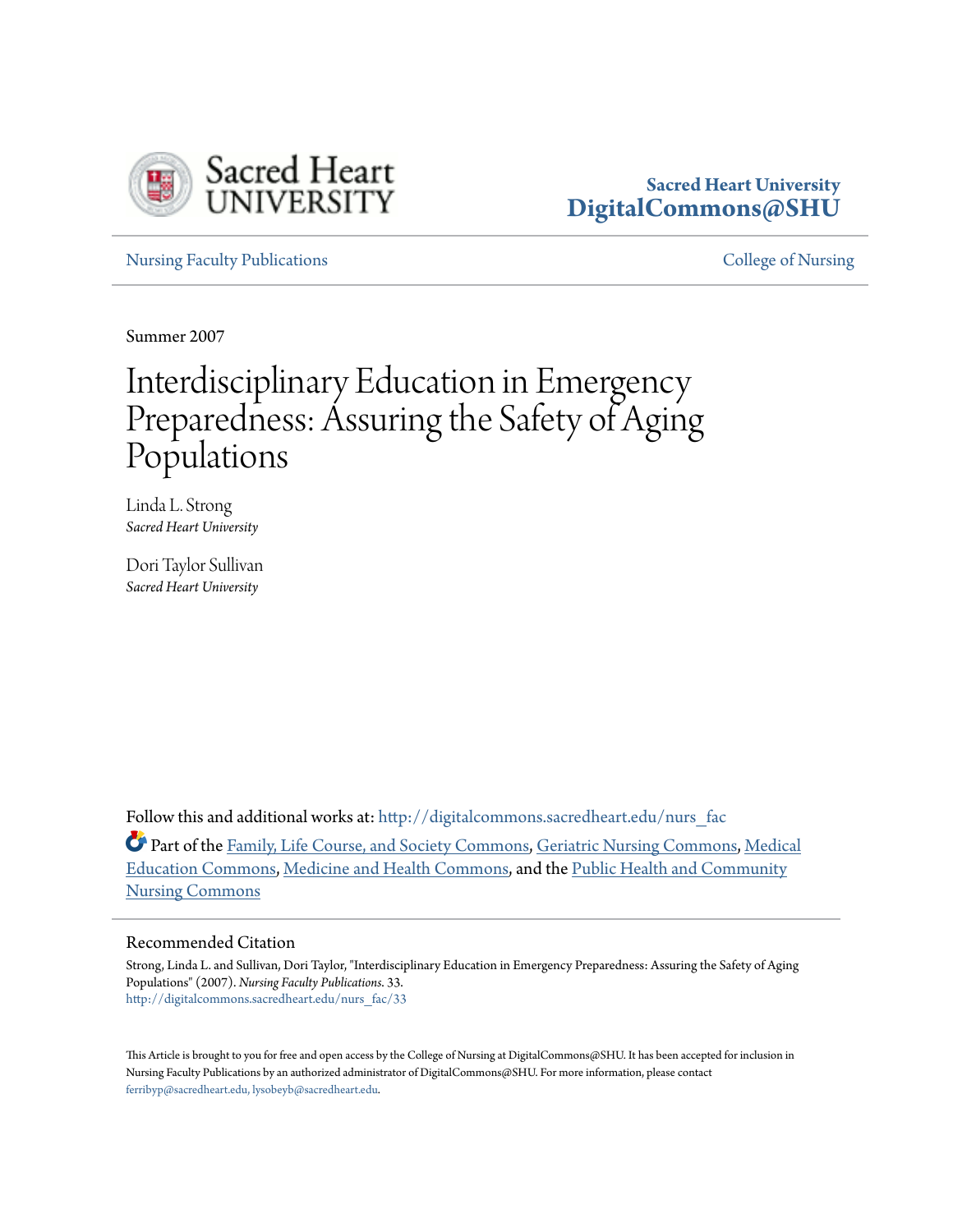# **Interdisciplinary Education in Emergency Preparedness: Assuring the Safety of Aging Populations**

Linda L. Strong and Dori Taylor Sullivan

Linda L. Strong, Assistant Professor, Department of Nursing, Sacred Heart University Dori Taylor Sullivan, Associate Professor and Chair, Department of Nursing, Sacred Heart University

#### **Abstract**

Aging is a global phenomenon. It impacts unequally, with this inequality attributable to such factors as gender, culture, education, socioeconomic status and access to primary and preventive care. Access to care and the quality of that care are significantly impacted by governmental support and regulations. Most elderly live in developed countries; however, for a significant number life is not free of stress and struggle to meet basic needs. Elders in developing countries face even more challenges. Natural and man-made disasters increase the vulnerability of these populations through potential disruption of critical services. Currently there is a paucity of health and social services professionals educationally prepared to meet the various health and illness needs of aging populations. There is also a lack of new and practicing professionals trained for practice in emergency situations. Disasters can, have and will overwhelm existing resources thus requiring effective and efficient responses to emergencies.

This paper will address the need for interdisciplinary education in emergency preparedness to assure the safety of aging populations. Arguments will be made for educational initiatives that are competency based, threaded from preparatory to graduate education, intra- and interdisciplinary in design and developed from a standardized curriculum resulting in ongoing dialogue among health and social service disciplines.

## **Introduction**

Aging and disasters are global phenomena. They do not exist in isolation. Disasters impact all ages, genders, and socioeconomic strata of society; however, disparities exist as to the impact of disasters on different populations especially on the young, the aged, pregnant women, people of color and populations with limited financial and social resources. Risk is understood to be the increased probability of developing an illness, disease, disability or condition following exposure to an event, agent, or stressor. The outcome of exposure to risk is affected by two factors, vulnerability and resiliency; they are variable and depend on factors such geographical location, health status, psychological wholeness, human constitution, genetics, and the preparedness of populations and resources. While educational and practice initiatives have increasingly addressed both aging and disaster preparedness, few have explored interdisciplinary educational preparation of students and professionals along the educational continuum from entry level to doctoral education. The convergence of the phenomena of aging and disasters and the proposal for interdisciplinary education to mediate the factors of resiliency and vulnerability to promote the health and safety of aging populations will be the focus of this paper.

## **Disasters**

The annals of history document human-kind"s struggle to overcome the disasters of nature and man-made deeds. Disasters occur when a destructive event disrupts the normal functioning of a community resulting in excessive loss of life, resources, and assets, causes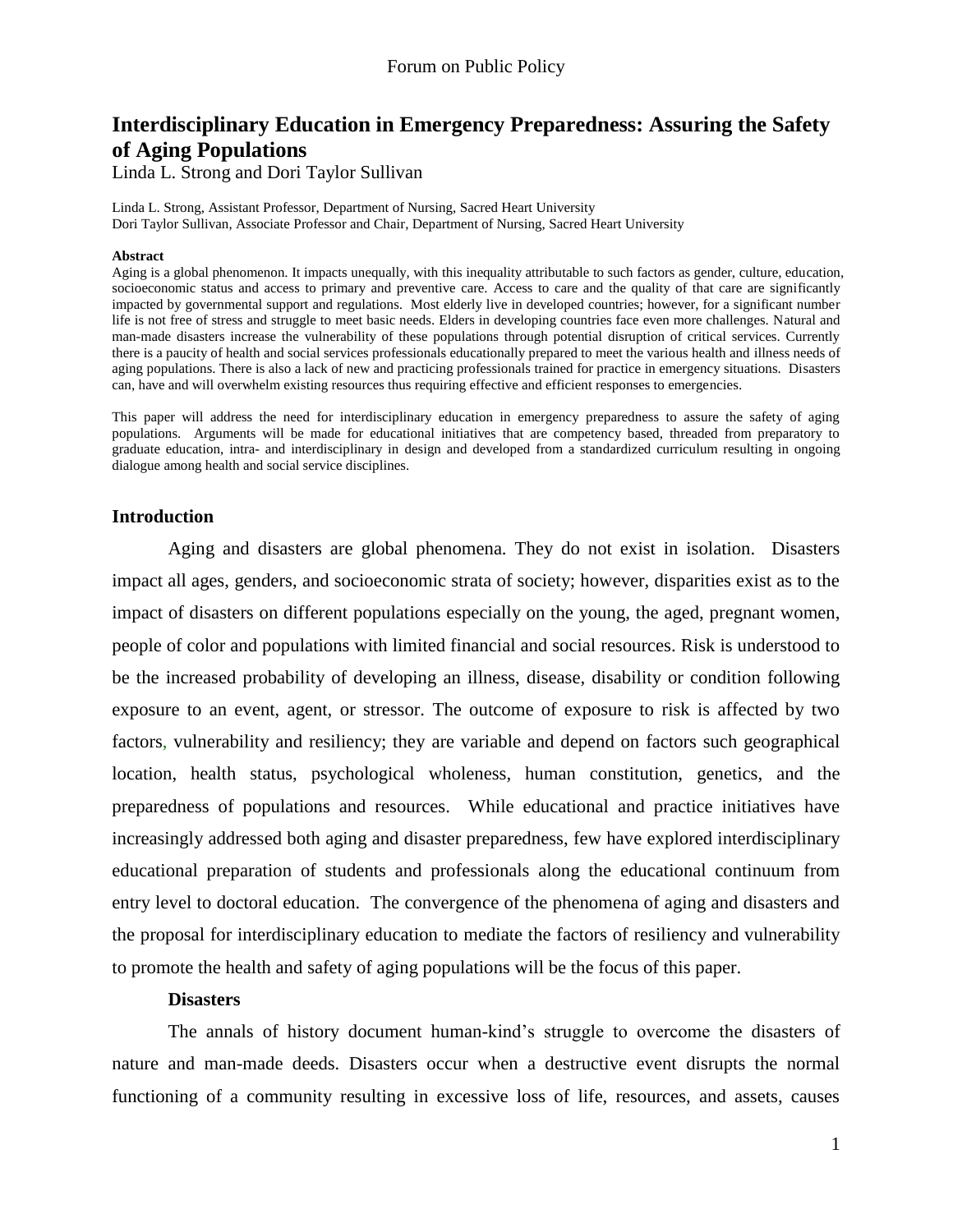extensive injuries, and deprives communities of the availability of adequate recovery resources (Veenema,<sup>1</sup>; Petak & Atkisson<sup>2</sup>). They can be caused by natural phenomena or be man-made they range from floods and earthquakes to the accidental or premeditated release of toxic gases from storage facilities to the use of man-made bombs. In the first six months of 2007, 34 Federal Disasters, 6 Emergency Declarations and 20 Fire Management Assistance Declarations were declared (Federal Emergency Management Administration (FEMA)<sup>3</sup>), and in a 14 hour time span; June 28-June 29, 2007, five magnitude 5.0 or greater earthquakes occurred world-wide (United States Geological Survey  $(USGS)^4$ .

According to the USGS most declared Federal disasters are related to flooding while earthquakes have the greatest potential for catastrophic losses with 39 states and their populations at risk (USGS<sup>5</sup>). Hurricanes have cost the U.S. over 300 billion dollars in loss in the past several years. The risk increases for even greater devastation as more than half the U.S. population lives close to coastal waters that are vulnerable to the damaging winds, coastal surge and flooding associated with hurricanes (USGS $<sup>6</sup>$ ).</sup>

Internationally, the 2004 Indian Ocean Tsunami caused over  $200,000$  deaths. (USGS<sup>7</sup>). Heat waves in July 1995 and August 2003 resulted in more than 13,521 deaths, with a disproportionate number of more elderly and African American elderly dead (Klinenberg<sup>8</sup>; Klinenberg  $\frac{9}{5}$ ; Langer<sup>10.</sup> The fear of influenza becoming a world-wide pandemic is a lurking specter. The Centers for Disease Control and Prevention  $(CDC<sup>11</sup>)$  stated that with the emergence of a new virus, one that is able to be transmitted person to person by respiratory means and has lethality this virus will become pandemic. Once this happens the virus will be unstoppable and a conservative estimate is that it will affect 2-7.4 million people word-wide.

While these figures are overwhelming not conveyed in their frank simplicity are the actual issues of destroyed environmental eco-systems contaminated by the release of toxins, chemicals and raw sewage, destroyed homes, businesses and communities, disrupted economic and social systems, disrupted health care systems and overwhelmed local, state and federal governments. Embedded within these numbers is one of the vulnerable populations that are at greatest risk for morbidity and mortality, the aged.

Turning attention to human causes of disaster, wars and other conflicts top the list. Alexander  $^{12}$  noted that in the  $20<sup>th</sup>$  century more than 150 armed conflicts have or are occurring, as the world experienced two world conflicts (World Wars I and II), several police actions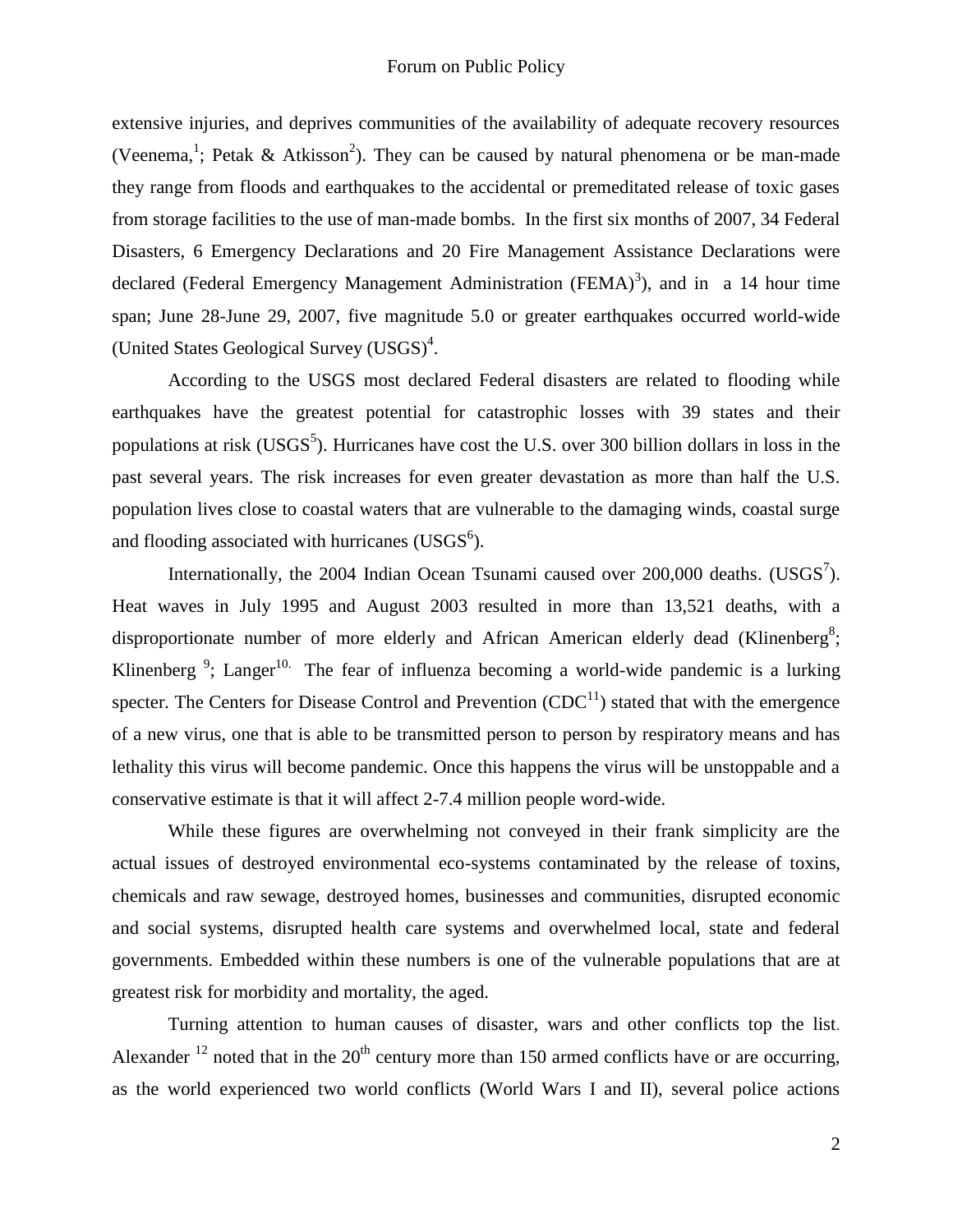managed by the United Nations, and numerous regional conflicts. He added that wealth disparity has more than doubled. The impact seen in a widening economic gap among wealthy and developing nations that results in the wealthier nation"s ability to withstand devastation caused by natural or man-made disasters. Wealthier nations can mobilize existing resources and create new resources. Developing nations however can ill afford the additional cost of yet another natural or man-made disaster or the cost for repayment of loans from wealthier nations  $(Alexander<sup>13</sup>)$ .

Terrorism can be defined as the unlawful use or threatened use of force or violence by a person or an organized group against people or property with the intention of intimidating or coercing societies or governments, often for ideological or political reasons and has emerged as one of the most challenging human-induced issues of modern history. While sometimes thought of as a new phenomenon, it can be chronicled from ancient times to modern day. The actions of terrorists can take many forms including the threat or actual use of biological, chemical, nuclear, radiological agents and explosive devices

Internationally, the events of terrorism in Great Britain June 29 – June 30, 2007 (Fox News<sup>14</sup>; BBC<sup>15</sup>; Department of Homeland Security<sup>16</sup>) are the most recent evidence of such activities. This newest round of terrorism builds on the legacy of previous incidents, train bombings in Spain March 2004 and London July 2005, Egyptian resort bombings in Sharm-al-Sheikh April 25, 2005 and Dahab April 2006 and the American Embassy bombing in Kenya and Tanzania August 1998 (Fox News<sup>17</sup>; BBC<sup>18</sup>; Department of Homeland Security<sup>19</sup>; Al Jazeerat<sup>20</sup>) Within the last 15 years; precipitated by the February 1993 bombing of the World Trade Towers, and the September  $11^{th}$ , 2001 World Trade Towers and Pentagon attacks (Fox News<sup>21</sup>; BBC<sup>22</sup>; Department of Homeland Security<sup>23</sup>), the United Stated which had been reluctant in admitting to its own vulnerability to such attacks, has become victim to global terrorism.

Wike & Samaranyake  $^{24}$  stated that the classic causes for terrorist actions include a desire for a home-land, ownership and control of the home-land, competition among political groups seeking public support, struggle between authoritarian and democratic governmental rule, and opposition to foreign policy. Applied to modern day, the increasing incidents of extremism can be traced to negative perceptions towards and opposition to the U.S. and its allies" foreign policies, unwavering support for the nation of Israel, U.S. unilateralism and the perception that the religion and culture of Islam is under attack by the West (Kohut<sup>25</sup>; Wike & Samaranyake<sup>26</sup>).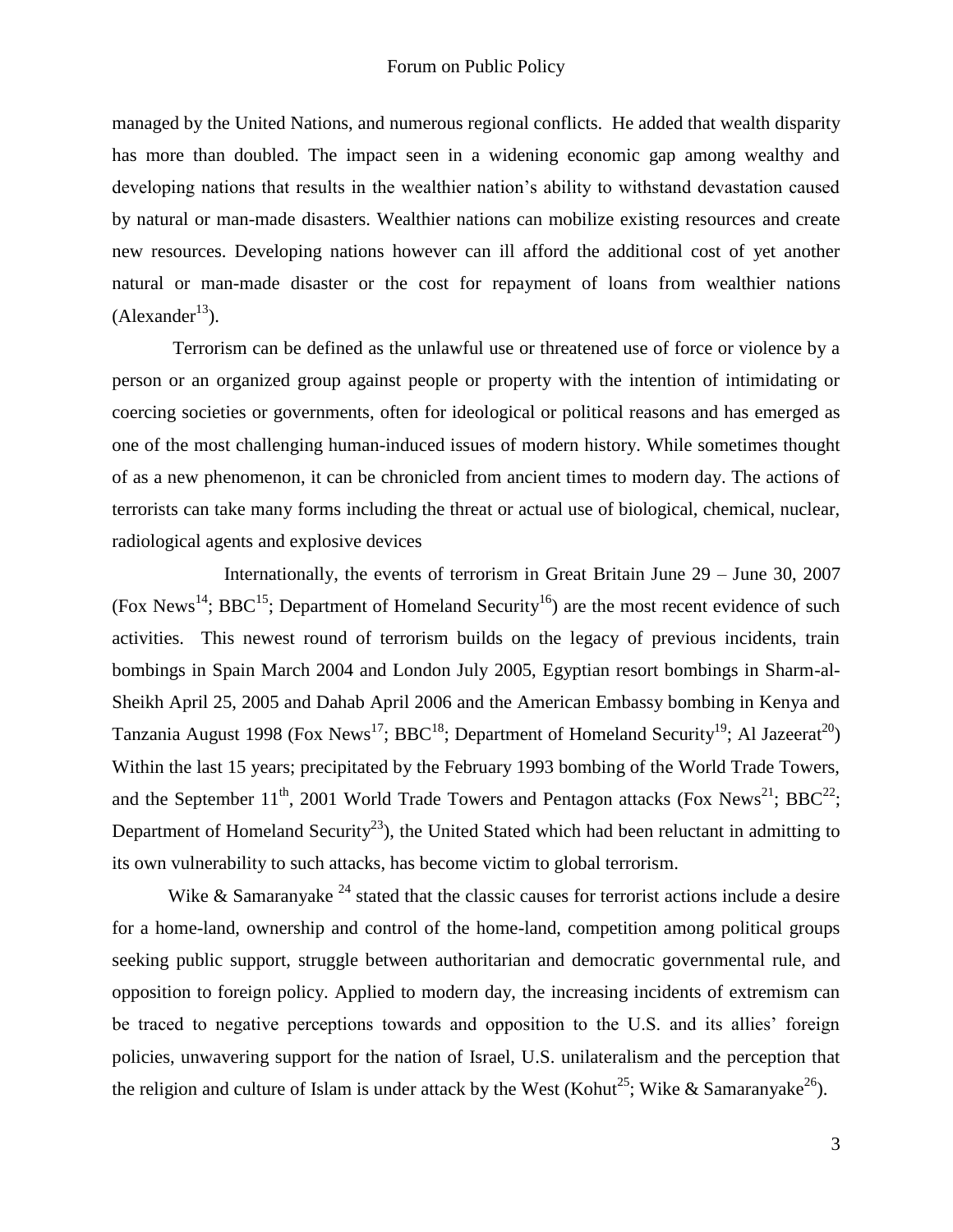#### Forum on Public Policy

Wike  $\&$  Samaranyake<sup>27</sup> report that support for terrorism in Islamic nations and populations living in other countries is conditional and waning. These changes are attributable to experience with attacks in their homeland, perception of U.S. support for democratic reforms, and perception towards U.S. policies and actions (Kohut<sup>28</sup>). Both terrorists and those who are terrorized suffer greatly by these events. The devastation caused by man-made events is unlike that of nature as the devastation caused by human action is linked to perception and belief about motive. It is far more difficult to change perception and belief than to build a dam or replant a forest. Yet, there is a similarity in that human-kind can pool knowledge, skills and talents to respond, rebuild, restore, and prepare for future events.

The world and its populations in both developed and developing countries are not immune from the wrath inflicted by the forces of nature, disease and conflict. The mediating factor of world-wide awareness and perception of severity is related to the convergence of risk and exposure with vulnerability and resiliency (Stone<sup>29</sup>; Alexander<sup>30</sup>). Among these groups older populations, women and the poor are some of the most vulnerable.

## **Aging Populations**

The World Fact Book<sup>31</sup> projects that as of July 2007 the world's population numbered 6,602, 223,175 and that 7.5% [of this population] was at least 65 years old [or older]. In the next fifty years the percentage of older persons living worldwide is projected to almost triple from 7.5% to 21.8% (United Nations<sup>32</sup>). The developed countries of the world will be home to most of these aging populations (World Health Organization<sup>33</sup>) however, other regions of the world will be impacted as well. Older populations of Asia, Latin America and the Caribbean will more than double in size, and the countries of sub-Saharan Africa, will experience a 2.3% increase in older populations (Kaneda $^{34}$ ).

Intra-nationally and internationally aging impacts the populations [of nations] unequally and is attributable to such factors as gender, culture, education, and socioeconomic status. In the United States older populations are increasing in number and diversity. As of 2003, 36 million people or 12% of the population were age 65 years or older (U.S. Census<sup>35</sup>). It is projected that between 2011 and 2030 older Americans will comprise at least 20% of the population (U.S. Census<sup>36</sup>). Per the most recent data available, a greater percentage of Black (54%) and White (59%) older persons are over the age of 65 than are Hispanic populations (49%) (Smith<sup>37</sup>). However, this dominance of white older Americans will dwindle in the next 30-50 years, as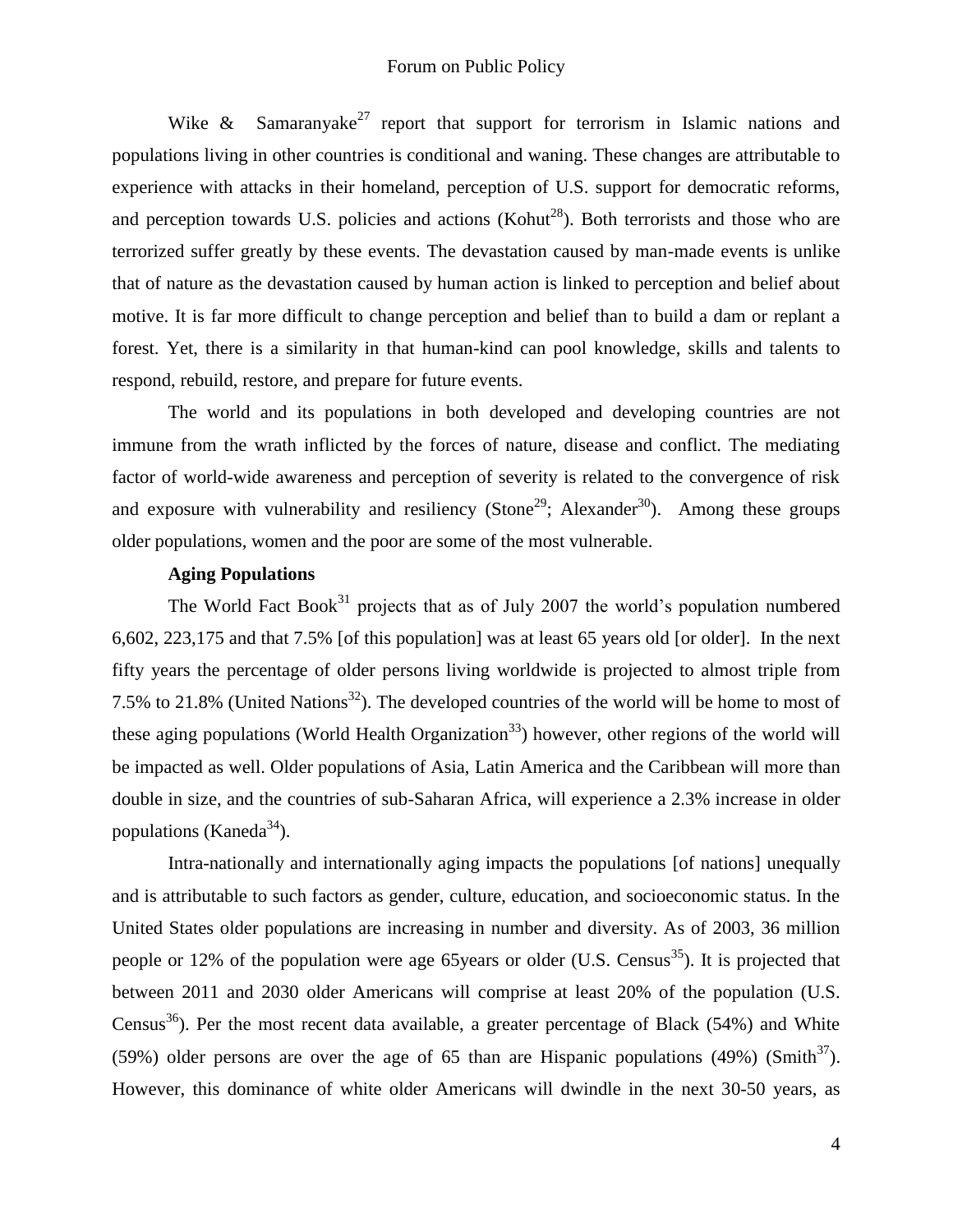more Hispanic and Black aged adults supplant a predominately white aged population (Hillier and Barrow<sup>38</sup>).

As of 2004 over one-quarter of adults over the age of 65 lived alone (Mjoseth<sup>39</sup>) women and older Black and Hispanic adults more likely to be living on means that fall at or near the poverty line (Smith<sup>40</sup>; US Census<sup>41</sup>). While living alone is of concern, there is greater risk associated with social isolation. This occurs with elderly individuals who never had children or have no surviving children and have "limited social contact [and] greater separation between generations...  $(Langer^{42})"$ 

Attributable to advances in medicine, prevention and treatment of communicable diseases, improved standard of living and other factors the current health status of older adults are very different than those populations living 50 or more years ago. While the vast majority of older populations perceive themselves as healthy and capable of living with chronic ailments, disability increasingly affects their ability to be independently mobile, detect sensory stimuli, and enjoy life events (Hillier & Barrow<sup>43</sup>). Increased morbidity is not directly linked to older age, but as individuals and populations age the stress and strain of life takes its toll and chronic diseases such as arthritis, hypertension, cancer and diabetes emerge not only as sole illnesses but often experienced as co-morbidities (Hillier  $& \text{Barrow}^{44}$ ).

Education is a key indicator for identifying access to better paying employment, higher socio-economic status, a higher standard of living and better overall health. Racial disparities also exist. As of 2003, only 36% of Hispanics nationwide had completed high school as compared to 52% of Blacks and 76% of whites, and only 4% of Hispanics had earned a four year college degree (Chartbook  $2004^{45}$ ; Mjoseth<sup>46</sup>). Older Black and Hispanic Americans currently face later life with a plethora of social and health constraints influenced by limited access to health and primary care, education and other resources.

Internationally, aging populations face comparable issues. Chamie<sup>47</sup> noted that in developing nations many young and middle-aged adults are migrating from their native countries, seeking the greater wealth and possibilities associated with work and residency in the wealthier nations. As these individuals leave their native lands older aged relatives often migrate as well, thereby impacting the numbers and needs of elderly in Europe and the United States.

Elderly populations remaining in developing countries are beginning to experience issues similar to those faced by their peers in western nations. The reliance on family members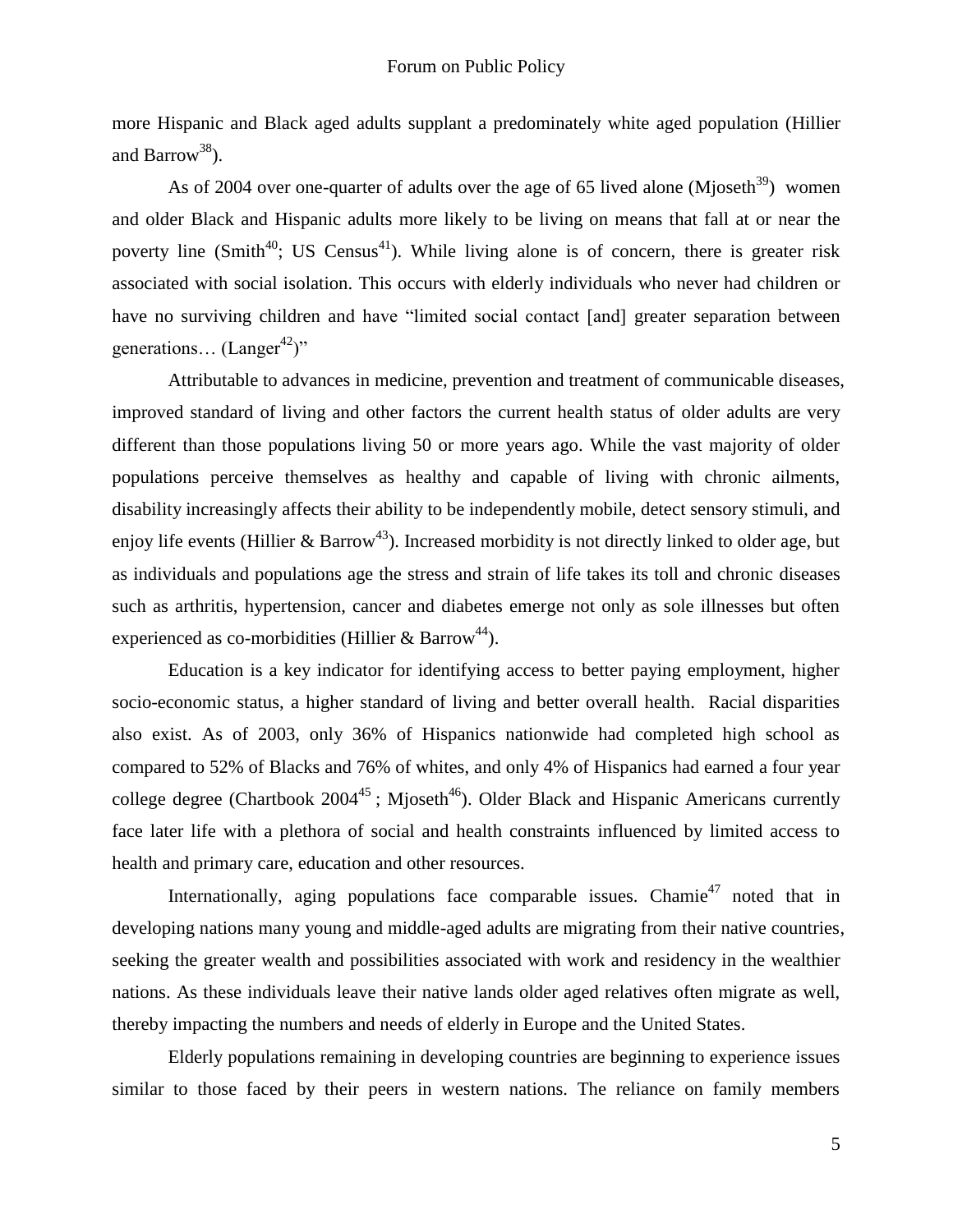especially daughters to care for older relatives is being affected by decreasing fertility rates, increasing numbers of young adult women joining the workforce, increasing numbers of older adults who were divorced or never married, and the immigration of youth to large cities. In traditional societies the loss of daughters filial or by marriage, causes a decrease in the potential care givers available for older relatives (Kaneda<sup>46</sup>). It is predicted that the convergence of the aging of youth dominated nations, decreased productivity from retirement of older workers, increasing proportions of disabled individuals and fewer existing resources factors will impact social and health systems. With this formula significant problems for societies world-wide will emerge (Kaneda<sup>48</sup>; Chamie<sup>48</sup>).

As evidenced by this review, many older U.S. citizens as well as elders in other countries, face later life stages challenged by potentially meager incomes, limited access to family support, failing health, and disease co-morbidities. For many of the world"s older populations the stage of older life yields numerous joys, achieved through work, family, and community endeavors. But the balance between health and fragility is tenuous and the addition of new stressors, especially in the occurrence of a disaster, can tip the balance.

## **Disasters and the Vulnerability of Older Populations**

Extensive literature is available reporting the results of research into the physiological, cognitive and social vulnerability of older populations and the ability of these populations to withstand and recover from the onslaught of natural and man-made disasters. This literature is global in nature and produces a recurring theme of vulnerability in older populations. Age in and of itself is not a predictor of vulnerability or resilience, as Hillier & Barrow<sup>50</sup> noted that genetic programming and behavioral choices are major determinants in the ability to withstand and resist common causes of illness and death. Chung, Werrett, Easthope  $\&$  Farmer<sup>51</sup> suggested that elderly populations may not be that different from younger populations in the coping strategies used in disaster situations, but rather than age the type of disaster and the proximity to the disaster might have greater impact on different age groups. The literature on the vulnerability of elderly to disastrous events follows two complementary and parallel viewpoints: special needs/ functional abilities and social ecology.

## **Special Needs/ Functional Ability.**

Kailes & Enders<sup>52</sup> noted that elders are often classified as "special needs populations", a CDC (Center for Disease Control and Prevention) classification that includes people with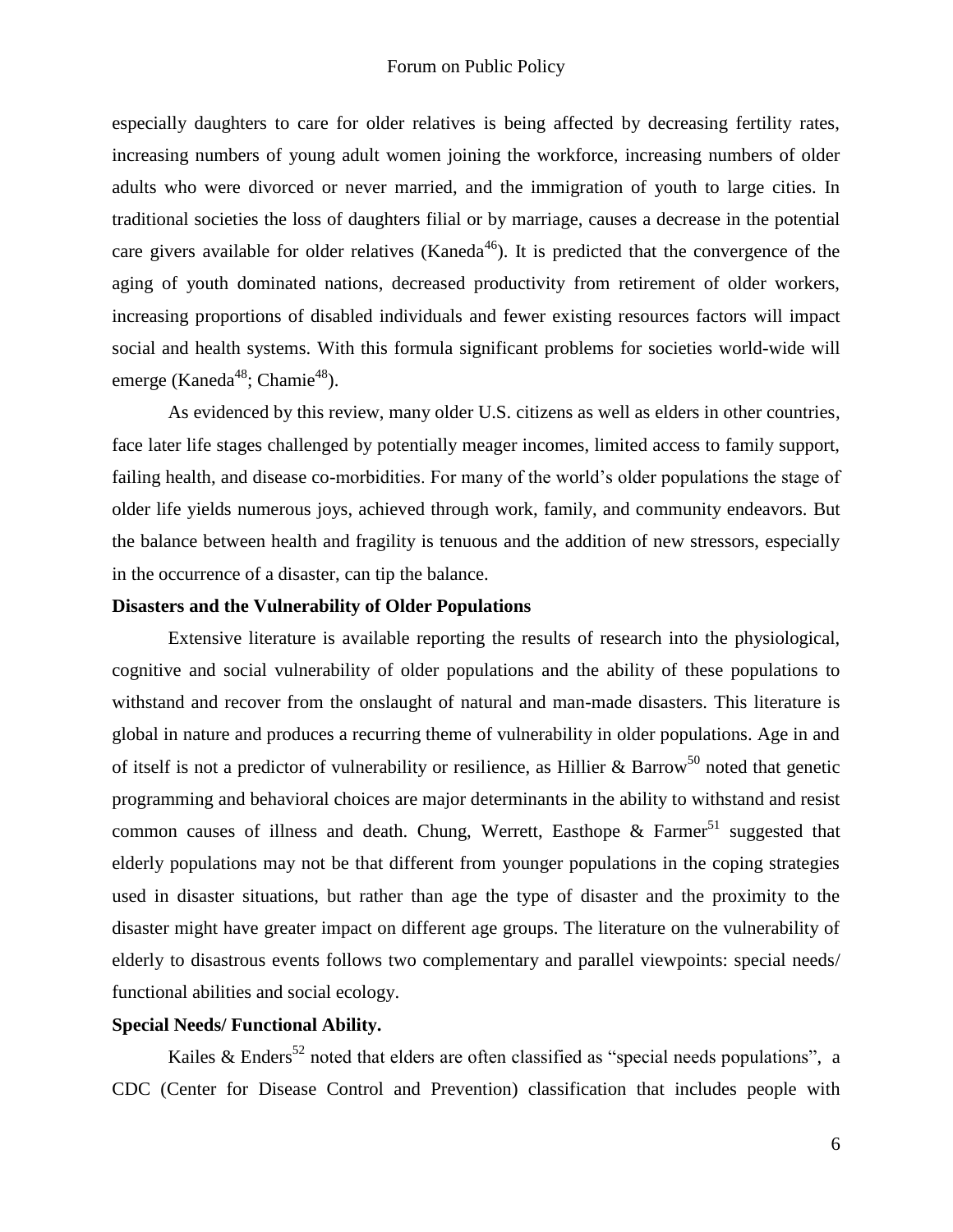disabilities, people with serious mental illness, minority groups, non-English speakers, and children. Using this classification almost, 50% of the American population qualifies as "special needs". Kailes  $\&$  Enders<sup>53</sup> indicated that this category is far too broad and advocated for a function-based approach which classifies populations based on need for assistance with communication, medical conditions, functional independence, need for supervision and for transportation.

The inability to communicate can result in older populations experiencing increased agitation, confusion, and increased psychological distress (Aldrich & Benson<sup>54</sup>). Mobility declines cause impaired balance, decreased motor strength, limitations with activities of daily living and need for assistance with transportation (Fernandez et al.  $<sup>55</sup>$ ). Sensory limitations can</sup> result in decreased night and peripheral vision, decreased reception and response to verbal commands and inability to detect spoiled foods (Fernandez et al.<sup>56</sup>). Medical conditions often require periodic primary care supervision and use of numerous medications. There is a reciprocal relationship between functional abilities and medical conditions. Changes and alteration in one often affects the other.

Compliance with a disaster warning is dependent on the concomitant existence of physical, psychological, financial and social conditions that affect the likelihood of the warning being received, understood and recommendations for safety, prevention and recovery followed. (Perry & Lindell<sup>57</sup>) Factors such as fear of personal or family safety, existence of specific health problems of cardiovascular disease, foot/leg problems and diabetes, race, willingness to follow advice and trust of information acquired from television reporters and governmental officials are factors that influence the decision of older populations to evacuate their homes (Rosenkoetter et al. $58$ ).

This review provides insight as to the increased vulnerability of older populations and their ability to prepare, cope and recover from disaster events. The proximity to disasters and the degree of personal loss and community destruction can exacerbate existing conditions or produce new physical and psychological declines and morbidity. (Phifer, Kaniasty & Norris<sup>59</sup>; Dewarja & Kawamura<sup>60</sup>; Phifer & Norris<sup>61</sup>; Ticehurst, Webster, Carr & Lewin<sup>62</sup>) The lack of available, accessible, and affordable sources of primary and emergent care, pharmacies, and public health surveillance can alter, hide and delay diagnosis and recovery from both man-made and natural disasters (Salerno & Nagy<sup>63</sup>).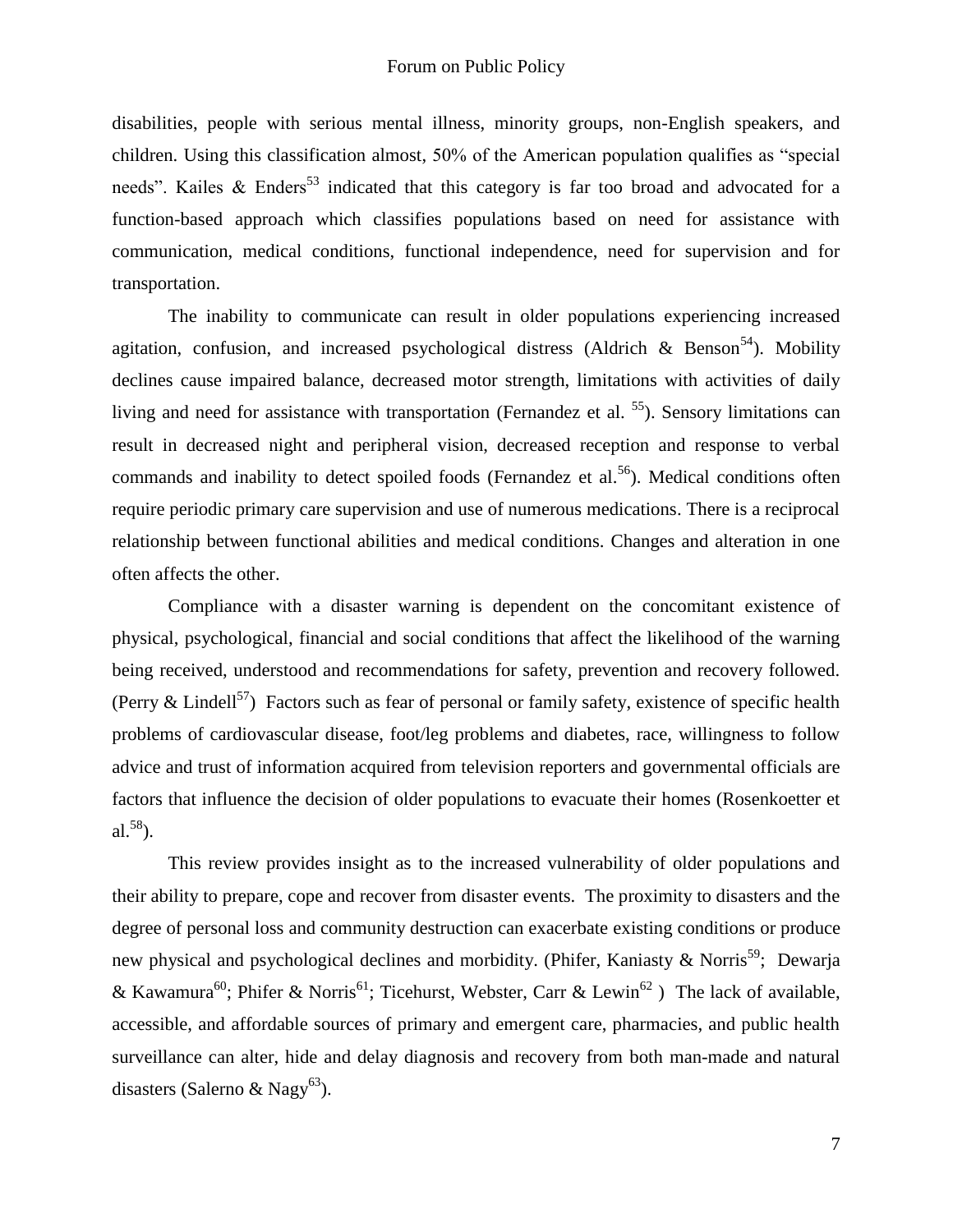It is clear that anticipated changes in physical and psychological function, as well as morbidity place older populations at heightened risk for illness and death when exposed to natural and man-made disasters. However, they alone do not explain the whole picture of vulnerability. Factors situated in social contexts are also contributors to vulnerability in these populations.

## **Social Ecology**

It is widely accepted that the higher the socio-economic status of older individuals and communities the greater is their capability of withstanding and recovering from life"s challenges (Bolin & Klenow<sup>64</sup>). Attributing vulnerability solely to poverty is insufficient as there are a myriad of social factors that increase the risk of older populations.

Vulnerability is increased in the absence of supportive social relationships. Klinenberg<sup>65</sup> reported that elderly who live alone are not as vulnerable as those elderly who live alone and are isolated, estranged or otherwise distanced from family, lack social support and have limited access to community resources. The need to remain and maintain independence and not infringe on family is a choice that distances these populations from the very resources that could help sustain them during periods of increased risk (Thomas & Soliman<sup>66</sup>).

Vulnerability is increased by environmental and housing factors. Living in high densitysubstandard housing or mobile homes located in high crime, high un-employment areas or geographical locations prone to flooding and other forms of natural hazards increase the likelihood of morbidity and mortality of older populations (Klinenberg<sup>67</sup>; Morrow<sup>68</sup>).

Vulnerability is increased by fixed and limited income. The lack of new and additional financial resources weighs heavily on the ability of elderly households to garner the resources necessary for adequate emergency preparation, response and recovery (Morrow<sup>69</sup>). Fernandez et  $a^{70}$  noted that elderly populations suffer greater financial loss following a disaster as they are often misinformed, fearful of receiving aide and are uncertain as to the impact of this assistance on welfare, social security, disability or other assistance. Unethical and fraudulent contractors and other criminals often victimize older populations (Aldrich  $\&$  Benson<sup>70</sup>) and older populations often lack awareness of existing resources, are unaccustomed to accessing resources and refuse to use available resources (Langer $^{71}$ ).

Vulnerability is increased by previous life experience. The elderly of today are the children of the Great Depression. The values and beliefs associated with this era are deeply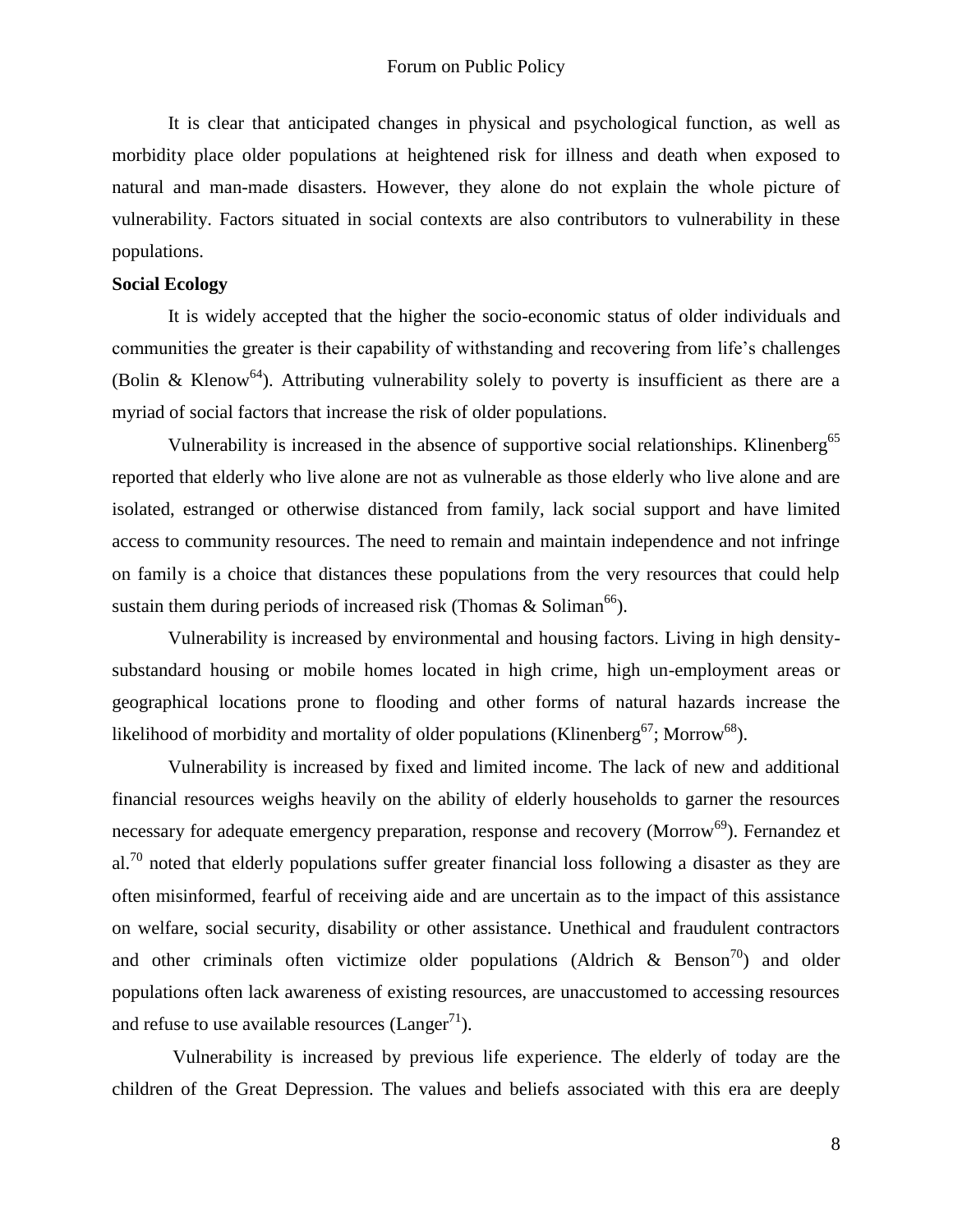woven into the existence of this sub-population. The stigma of receiving state or federal assistance accentuates the vulnerability of older populations (Bolin & Klenow<sup>72</sup>; Weiler<sup>73</sup>, Fernandez et al.<sup>74</sup>). Hooper & Fearn-Banks<sup>75</sup> added that the current methods used by many organizations alerting elderly to victim aide and recovery assistance is based on a message of "call us and we will respond" is a message that is largely incompatible with the motivating forces of most elderly populations.

There is carryover to elderly living in developing countries. Kohn et al.<sup>76</sup> reported that elderly in these countries have a comparable risk for developing PTSD as their counterparts in developed countries, and that the loss of life and threat to physical integrity is a greater motivator for following pre-occurrence warnings than the type of impending disaster or its affects. They added that elderly in developing countries tended to question less, complained less often and received fewer resources than younger populations.

It is evident that in this discussion, the social ecology of vulnerable older populations complements and augments those of caused by declines in functional abilities. The picture of vulnerable older populations preparing for, surviving and recovering from disasters is complex. Considering the factors that contribute to this vulnerability yields a web of factors versus a linear relationship. Lest we think that the elderly are a helpless lot, many members of older populations are capable of weathering the trials of disaster events.

## **Disasters and the Resiliency of Older Populations**

The elderly achieve advanced age because they are survivors who have withstood the trials of life, and have survived illness where others less capable of thwarting these challenges have succumbed (Hillier  $\&$  Barrow<sup>77</sup>). The factors that contributed to the vulnerability of older populations can contribute to the resiliency of older populations world-wide ( Ibanez, Buck, Khatchikian & Norris<sup>78</sup>).

Neighborhoods that support and promote social interaction by having public areas for congregation as in parks, churches, air-conditioned buildings are better able to assist the elderly in coping with the trauma of disasters. While a community may be impoverished, an active economy that sustains commerce and causes people to interact contributes to the health of the elderly as it nurtures social interaction, friendships, and sanctuary within comfortable contexts (Klinenberg<sup>79</sup>; Langer<sup>80</sup>). Replenished community infrastructure with available, accessible and culturally appropriate health care providers help older populations recover (Chung<sup>81</sup>) as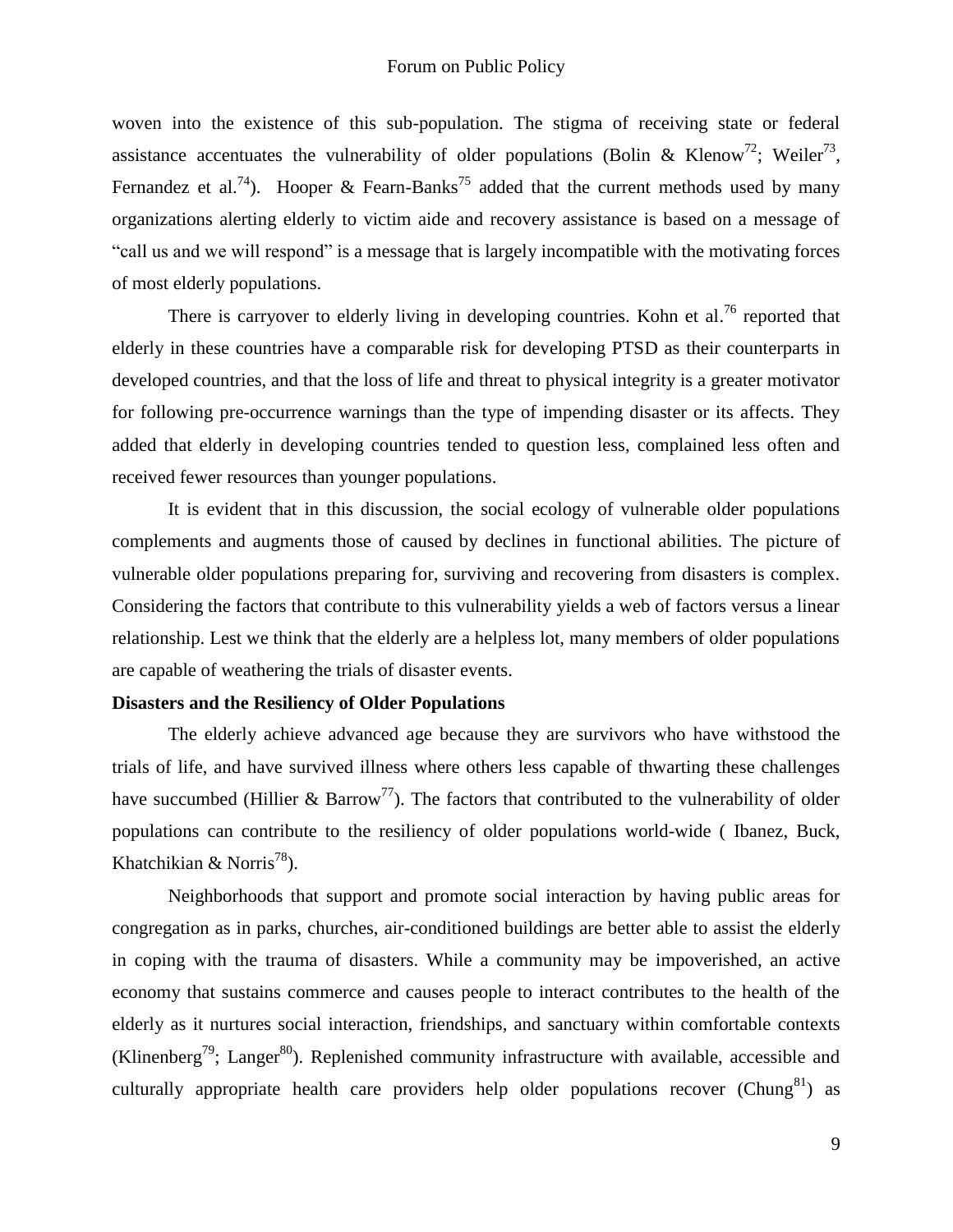providers can assist the elders in finding meaning in current events, allow for the emergence of empathy, and nurture hope and positive outlook of the future (Lamet & Dyer<sup>82</sup>).

#### **Convergence of Aging Populations and Disasters**

The significance of this literature for promoting the health of older populations lies not only in the understanding of the potential factors, behaviors and values that place older populations at risk for morbidity and mortality, but also for survival and recovery in disaster events. It is clear that there is continuity in those factors that contribute to older population"s survivability, coping and restoration of their lives, those of their families and of their communities. It is also clear that the complexity of these relationships informs the research, practice and preparation of practitioners.

Emerging from this web of vulnerability and resilience is contribution of numerous disciplines that need to be involved with older populations living in and surviving disastrous events. It is critical that the professional health disciplines create meaningful dialogue that recognizes the need for defining wide scopes of professional practice that complement one another to meet the needs of older persons. In the next section, this paper presents support for competency based interdisciplinary emergency preparedness education and preparation for health and social welfare professions.

Impact studies on the effect of a hurricane on the health, and the resulting increased vulnerability for the mental health and loss of social support of elders temporarily displaced and living in new public housing points to the need for multiple disciplines to be educated and drilled in emergency preparedness. In this study increased vulnerability was attributed to inadequate training of public housing staff who were not equipped to meet the cultural, social, psychological and physiological needs of these populations (Sanders, Bowie & Bowie<sup>83)</sup>. he literature on evacuation and sheltering of functionally challenged populations following a disaster warns that future construction of shelters must be more amenable to the needs of visually, hearing, and otherwise physically and emotionally challenged populations during disaster events. Christensen, Blair & Holt<sup>84</sup> stressed that disaster planners must build shelters that are compliant with the Americans with Disability Act and that this requires consultation with architects, community planners, and engineers. Related literature addresses the needs of elderly populations who,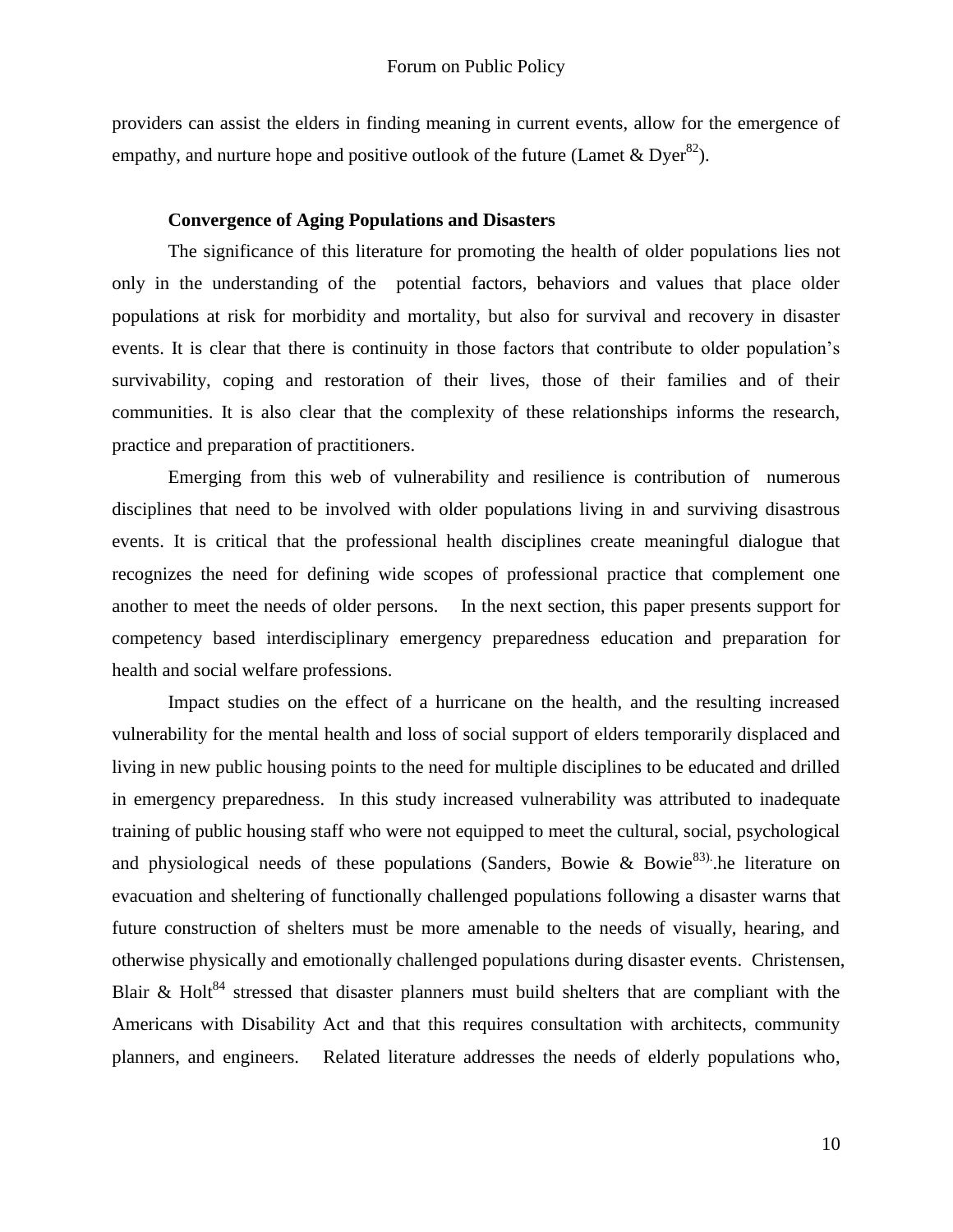following the loss of medications and medical equipment, are hindered in obtaining replacement medications, income, food, and medical equipment.

When should health and helping professions practitioners first begin their education, skill development and dialogue with each other? While the most common approach has been to retool working professionals, an additional approach is to begin the education and skill training in preparatory programs. This approach indicates that education be competency based and threaded throughout all educational levels, bachelors to doctoral education. The following section provides the evidence and argument for this educational approach.

## **Interdisciplinary Education and Assuring the Health of Older Populations**

The American Public Health Association (APHA) has recommended a multi-pronged approach to address the needs of emergency preparedness for older Americans and for older disabled Americans (Krisberg<sup>86</sup>; Krisberg<sup>87</sup>). Participation in preparedness planning and response is best represented with input from diverse organizations including public housing, religious organizations, and neighborhood councils (Krisberg<sup>88</sup>) and this participation is best well before a disaster occurs (Aldrich & Benson<sup>89</sup>).

Torgusen & Kosberg<sup>90</sup> noted social workers collaborating with other health care workers can assist the public in preparing for emergency situations and that to engage in this practice social work educators must educate their students on the basics of disaster planning and interventions for elderly and all populations. Among the recommendations for disabled populations made by Rooney & White<sup>91</sup> is the need for networking in emergency preparedness, establishment of national consumer standards for evacuation technology, and for creating education and training curriculums to help with research and preparation of health and helping professional practitioners.

Fox & Rowland<sup>92</sup> noted that many first responders and other professionals are inadequately prepared for caring for disabled populations during an emergency and called for new approaches for educational preparation. Malilay<sup>93</sup> recommended that the mobilization of resources to assess the needs of populations in the impact and post-impact stages of a disaster requires a multidisciplinary approach calling upon a range of disciplines including public utilities, housing, and public health. Fernandez et al. $94$  noted the need for quantitative and qualitative studies to investigate the effectiveness of disaster management strategies for all populations and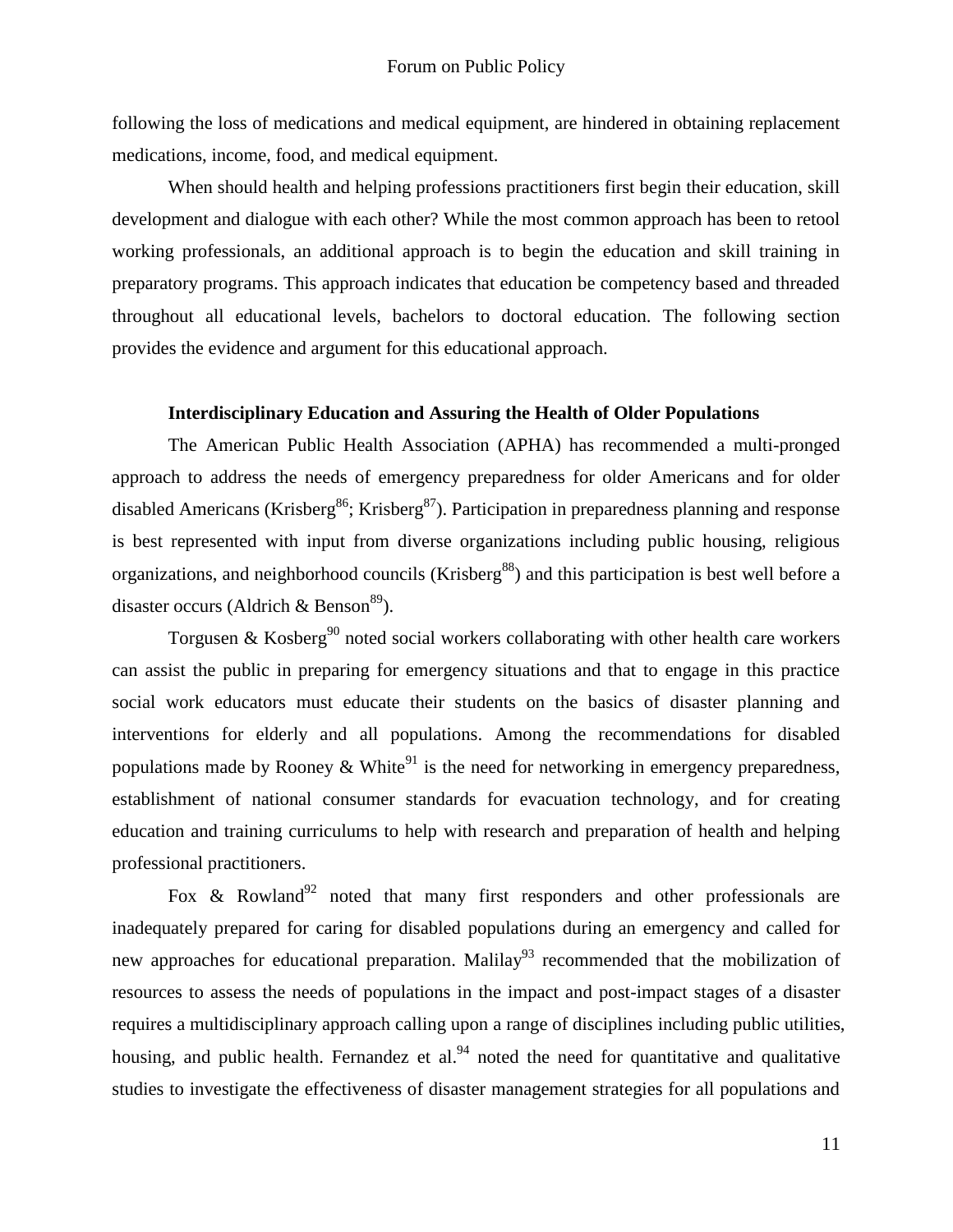specifically for people aged 65 or older, who have physical, emotional, psychological or economic factors that can inhibit or prohibit them from caring for themselves "frail elderly". Rowland et al.<sup>95</sup> called for specific and standardized emergency preparedness training programs.

It is clear that there are numerous health care and other disciplines that are currently involved in disaster services for the elderly, it is also clear that there are other disciplines that need to be included in these deliberations. Two key points are significant to this discussion, with the first is that geriatric care due to its complexity of inter-related physical, psychological and social factors is best designed from an interdisciplinary format (Johnson et al.<sup>98</sup>). The second key point is that in-order to develop and implement a comprehensive disaster plan and services for the elderly requires that at an appropriately educated and trained interdisciplinary workforce is a necessity (Johnson et al.<sup>96</sup>; Aldrich & Benson<sup>97</sup>).

Interdisciplinary education and practice is meant to be augmentative, complementary and collaborative (Clark<sup>98</sup>; Gillespie, Fitz & Gordan<sup>99</sup>). It prepares practitioners to value the work of teams along a continuum from intra-disciplinary (single discipline) teams to multi-disciplinary (several disciplines working on same issue but with little interaction) teams to interdisciplinary (multiple disciplines focused on negotiated issues and working with each other) teams and transdisciplinary (multiple disciplines that can perform skills of other disciplines) teams. Interdisciplinary education and practice are based on the values and skills of collaboration, reflective practice, clear communication, shared goals, respect, and trust Gillespie et al.<sup>100</sup>; Clark<sup>101</sup>). Lindeke & Sieckert<sup>102</sup> commented that interdisciplinary collaboration results in creative and practical solutions to care that might otherwise not been perceived if only one discipline were to try and devise a solution on their own.

These are the very attitudes, values and skills needed to work in emergency planning and post-disaster situations. However, these skills must be learned, nurtured, tested and developed. Cloonan, Davis & Burnett<sup>103</sup>, quoted the *Advisory Panel on Health Education and Managed Care for the Pew Health Professions Commission*s, stressed the need for educational preparation to provide opportunity for development of teamwork knowledge and skills and for interdisciplinary education. Harsburgh, Lamdin, & Williamson<sup>104</sup>, and Sternas et al.<sup>105</sup> noted that these initiatives provide the knowledge, skills and values that are needed for contemporary practice.

## **Interdisciplinary Education Programs to Address Elder Needs in Disasters**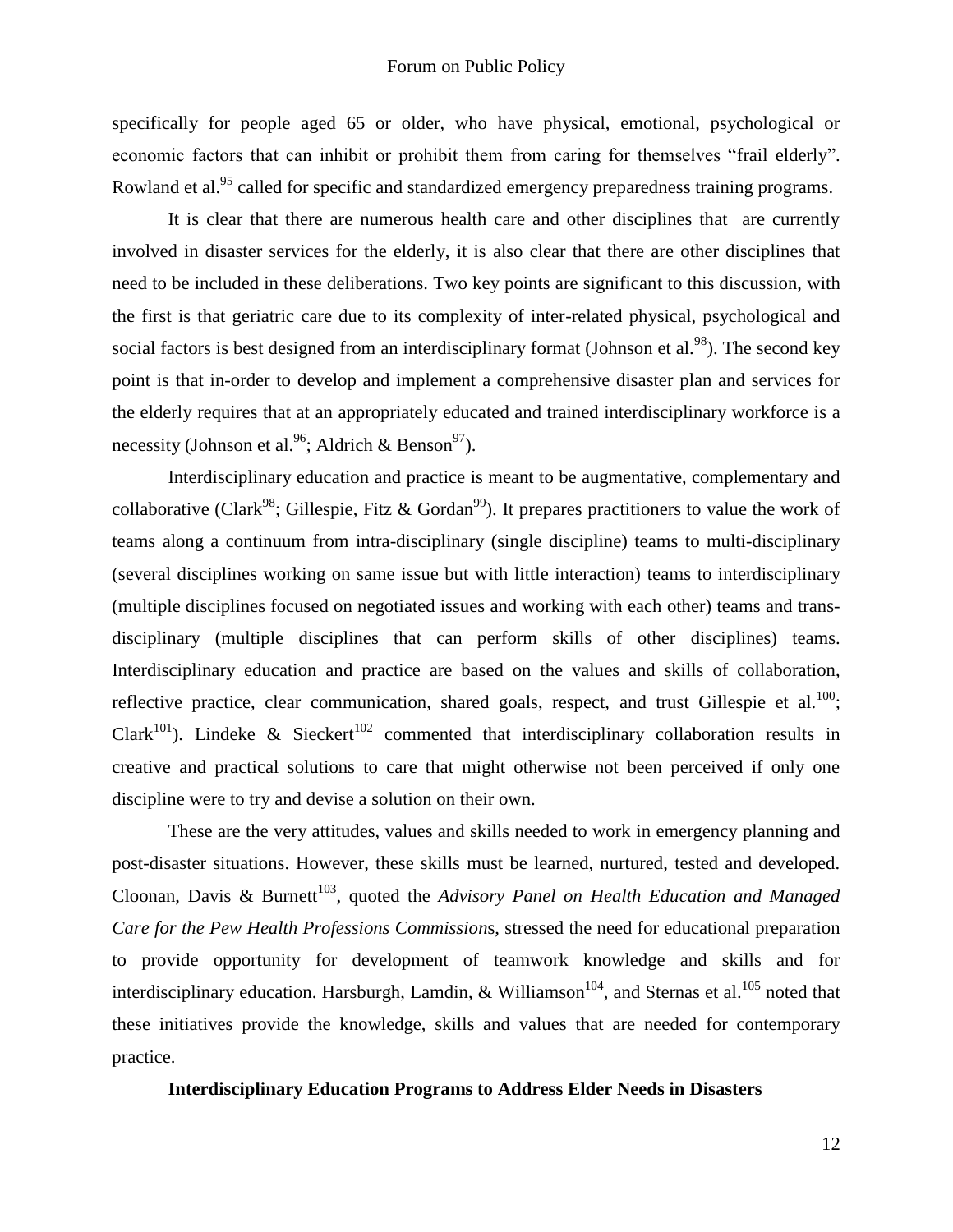The combination of care for the aging during times of disaster provides fertile ground for creation of standardized interdisciplinary programs given the recognition that multiple disciplines must effectively collaborate to achieve the desired outcomes. The need to standardize educational programs for targeted professional groups is recognized as essential for real world performance, specifically, disciplines that must work together require knowledge of the various scopes of practice and specific roles in a disaster.

Prior to designing interdisciplinary educational plans, there should be consensus within the disciplines as to what emergency preparedness competencies constitute desired practice. Understanding each involved discipline"s role and competencies allows assessment of overlaps, gaps and conflicts that may be included in educational planning. These types of issues that are likely to occur in real world scenarios may then guide interdisciplinary development of knowledge, skills and abilities. Consideration must be given to both classroom and community based opportunities for emergency preparedness learning.

## **Sources of Professional Competencies in Health Professions Education**

Traditional education models were built around learning objectives while more contemporary approaches use competencies to organize and communicate performance expectations in health professions education. Additionally, Weiner<sup>106</sup> referenced the accountability movement in higher education that calls for evidence showing a standard set of criteria has been met. A competency may be simply defined as "what individuals can do with what they know." The implicit assumption in this competency definition is that it isn't enough to have cognitive knowledge alone; but rather that knowledge along with the related skills and attitudes must be transferred into observable behavior to achieve the learning goals.

There are three major sources of competencies and/or specification of content recommended for inclusion in health professions education programs. First, professional organizations and groups regularly evaluate discipline practice and issue recommendations for competencies and associated content for educational programs to address the recommendations. Several significant groups have promulgated standards for emergency preparedness competencies for nurses and other health professionals. Two examples are Bioterrorism & emergency readiness: Competencies for all public health workers (Columbia University School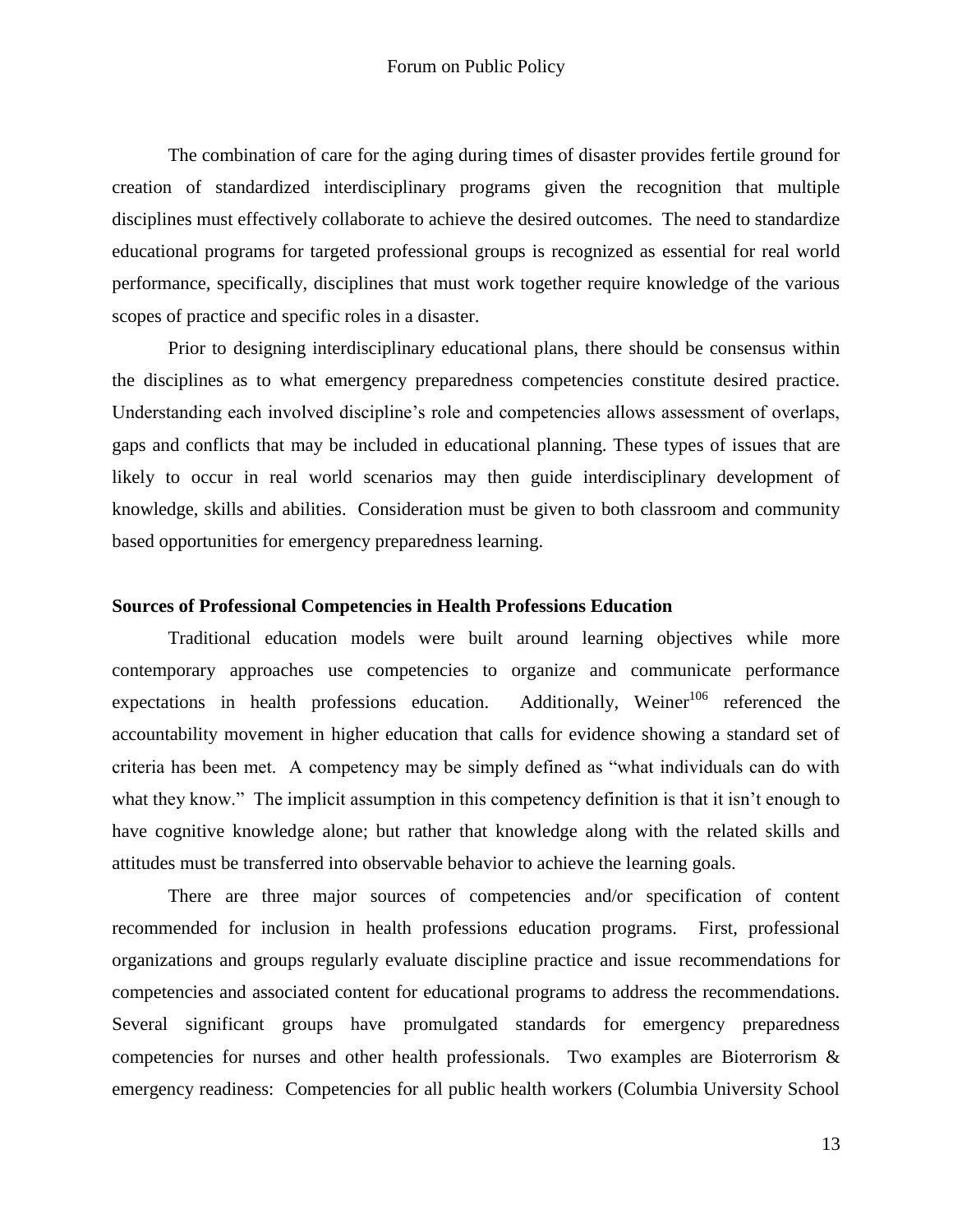of Nursing, Centers for Disease Control and Prevention, & Association of Teachers of Preventive Medicine<sup>107</sup>) and Educational competencies for registered nurses responding to mass casualty incidents (International Nursing Coalition for Mass Casualty Education (INCMCE.)<sup>108</sup>).

Second, the majority of health professions education requires accreditation of the educational programs by designated accreditation organizations. As an example for nursing in the United States there are two such organizations, the National League for Nursing Accrediting Commission (NLNAC) and the Commission on Collegiate Nursing Education (CCNE). While there is some overlap, NLNAC accredits most associate degree nursing programs and some baccalaureate level programs while the CCNE accredits baccalaureate and masters – and in the near future, doctor of nursing practice programs. Many other health disciplines, such as Physical Therapy, have one accrediting body (Council on Accreditation of Physical Therapy Education or CAPTE). A revision of the essential standards for baccalaureate nursing education is underway and soon emergency preparedness content will be incorporated into the program accreditation standards. Third, regulatory bodies at the state and sometimes national level may issue requirements for competencies and/or content that must be included in designated education programs. The United States national nursing licensure examination (NCLEX) administered through the National Council of State Boards of Nursing has announced plans to include emergency preparedness content in the examination in the near future.

One of the significant questions at hand is how health professional competencies in the emergency preparedness domain will be addressed. As one example, in Connecticut the decision to date has been to allow the professional association of nursing school administrators to work collaboratively with the Department of Public Health to develop consensus around and implement emergency preparedness competencies for several levels of nursing, with emphasis on entry level nurses. The other option was for the Department of Public Health to issue regulations regarding these competencies and required content. A major benefit of the professional consensus approach is likely to be higher levels of commitment to the goals while the major potential disadvantage is inconsistent compliance. A major evaluation effort is currently underway to document the success and experience of this project for nursing. The current project is also exploring emergency preparedness competencies for physical therapists and it is expected that the work will continue on with other health professions educators.

## **Competency-based Learning Plans**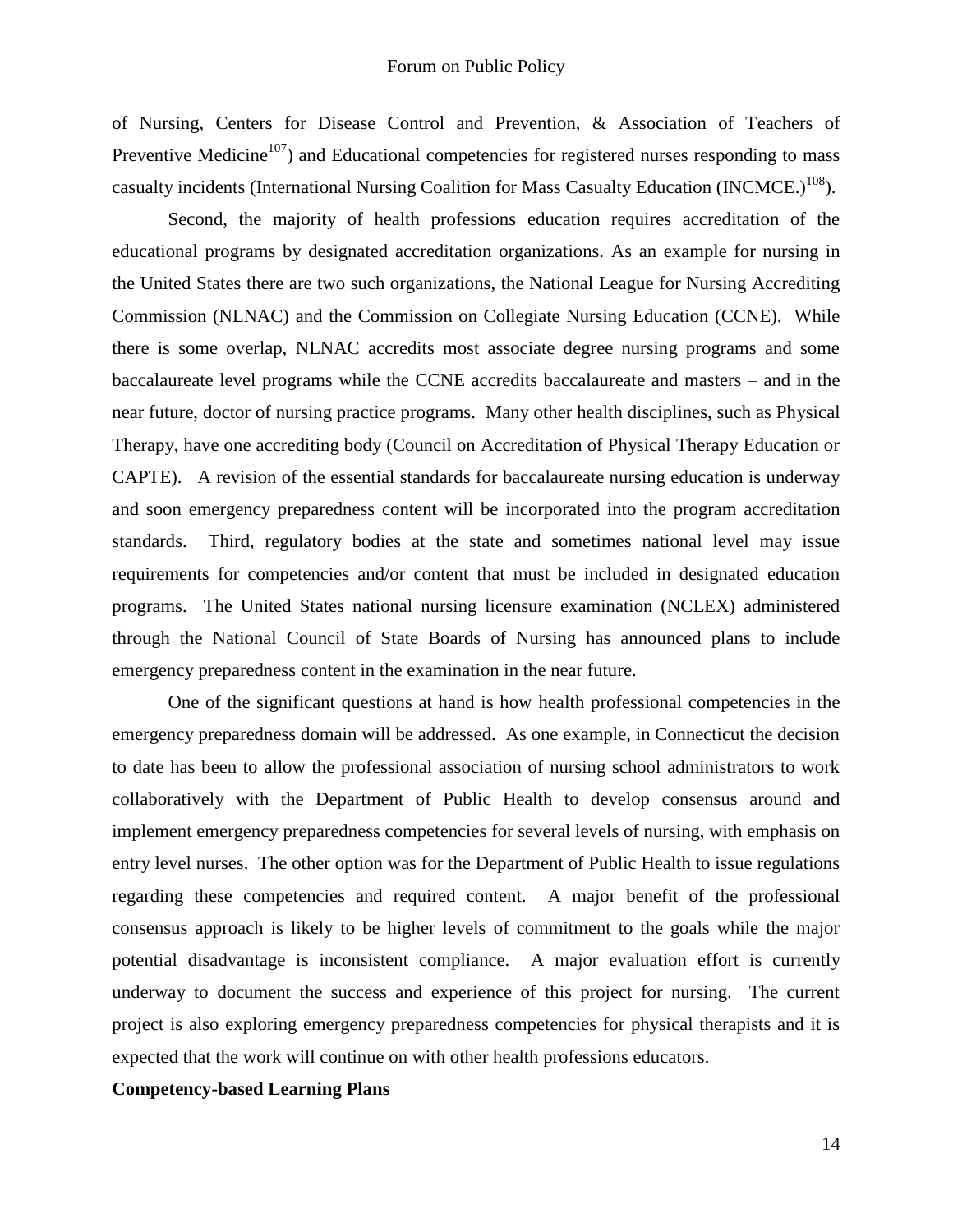#### Forum on Public Policy

Once a set of competencies has been developed and approved they serve as the organizing focus of educational planning including determination of appropriate evaluation methods for each competency. This focus assures that content is relevant to the competencies is a strategy to mitigate against inclusion of superfluous information in what are always "overstuffed" curricula. A competency learning progression chart (CLPC) may be developed to include: the competencies (reflecting knowledge, skills, and attitudes), an outline of essential content, key learning activities, and the evaluation method(s). This approach provides a comprehensive yet condensed method of communicating the learning expectations and desired levels of performance.

The development and approval of a set of competencies forces meaningful dialogue and eventual consensus around what exactly the learning should produce. While not without its challenges related to individual interests and priorities, the development of competencies crystallizes and clearly defines educational outcomes. For a topic like emergency preparedness, this is a critical achievement to clarifying roles and expectations that will form the foundation of an effective emergency response.

As noted earlier, the interdisciplinary nature of effective emergency responses is highly congruent with development of interdisciplinary education in this area. Several steps are important to consider when approaching this task:

- 1. Identification of the disciplines to be involved
- 2. Review of the discipline specific competencies related to emergency preparedness
- 3. Delineation of content common to the involved disciplines along with important discipline specific content
- 4. Planning for appropriate and feasible interdisciplinary forum to deliver the common content along with plans for discipline-specific information to be handled
- 5. Design of learning and evaluation methods that will reflect the desired competencies for example, a well designed table top exercise of a disaster scenario can reveal competency, communication and collaboration issues.

#### **Evaluation of Interdisciplinary Education**

Before educational outcomes defined as achievement of the competencies may be considered, there must be a determination of whether and to what extent the new or revised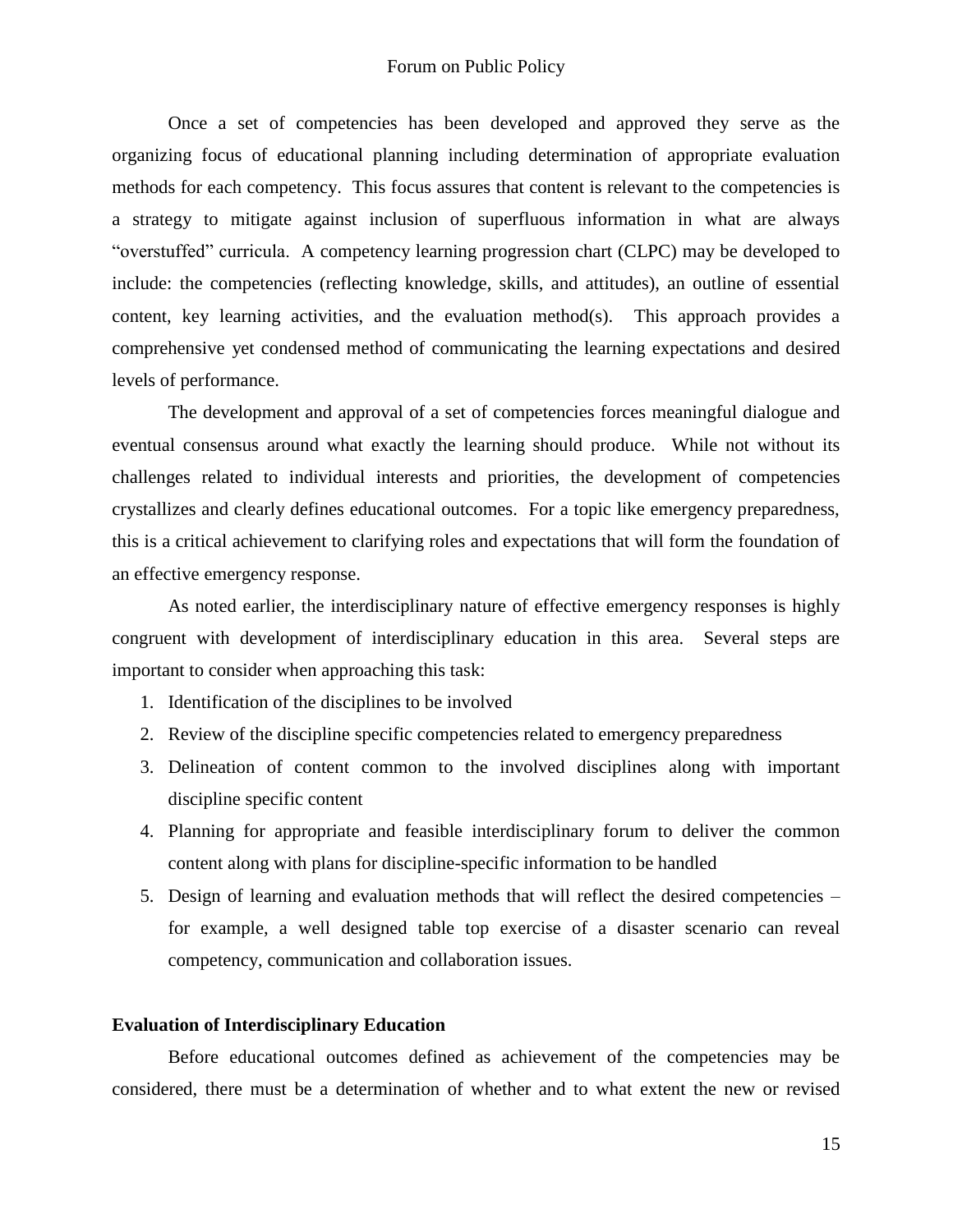educational content has actually been implemented. This is referred to as process or implementation evaluation by Rossi, Freeman & Lipsey<sup>109</sup>. An implementation evaluation is also useful to identify elements of the educational plan or content that is more or less easy to introduce. Similarly, the feasibility and utility of the proposed evaluation methods may also be assessed.

After it has been determined that the new or revised competencies and content have been delivered, it is possible to move onto assessing whether and to what degree the competencies have been achieved by students. In academic settings, class participation in lecture and discussion, written assignments, and written examinations remain the most common evaluation methods. However, in the area of emergency preparedness an emphasis on interactive practice and evaluation activities has evolved to better reflect competency rather than knowledge assessment only. Table top exercises that are role plays of disaster scenarios provide the change to use knowledge and skills within an interdisciplinary setting and often include peer evaluations and feedback for performance improvement. This is an area for further development and perhaps standardization as health disciplines clearly articulate their unique and overlapping responsibilities in a disaster.

In summary, the development of discipline-specific emergency preparedness competencies is the first step in developing standardized, interdisciplinary educational programs to prepare health professions students for their roles in disasters with particular consideration of the needs of aging populations who are more at risk. Building on content related to the needs of older persons and emergency response, interdisciplinary teams of learners can refine role expectations and practice communication and collaboration to enhance readiness for disaster management.

## **Conclusion**

The need to have a health care and social services work force trained in emergency preparedness and to care for a growing and diverse global aging populations is an opportunity for educators, practitioners and policy makers world-wide to become partners in designing a health care system that is capable of delivering competent compassionate health care and social services in times of disaster. Starting at the preparatory (undergraduate) level with competency based curricula assures that at the beginning of a professional"s career s/he enters the work force with essential knowledge, skills and values. This foundational knowledge enables new professionals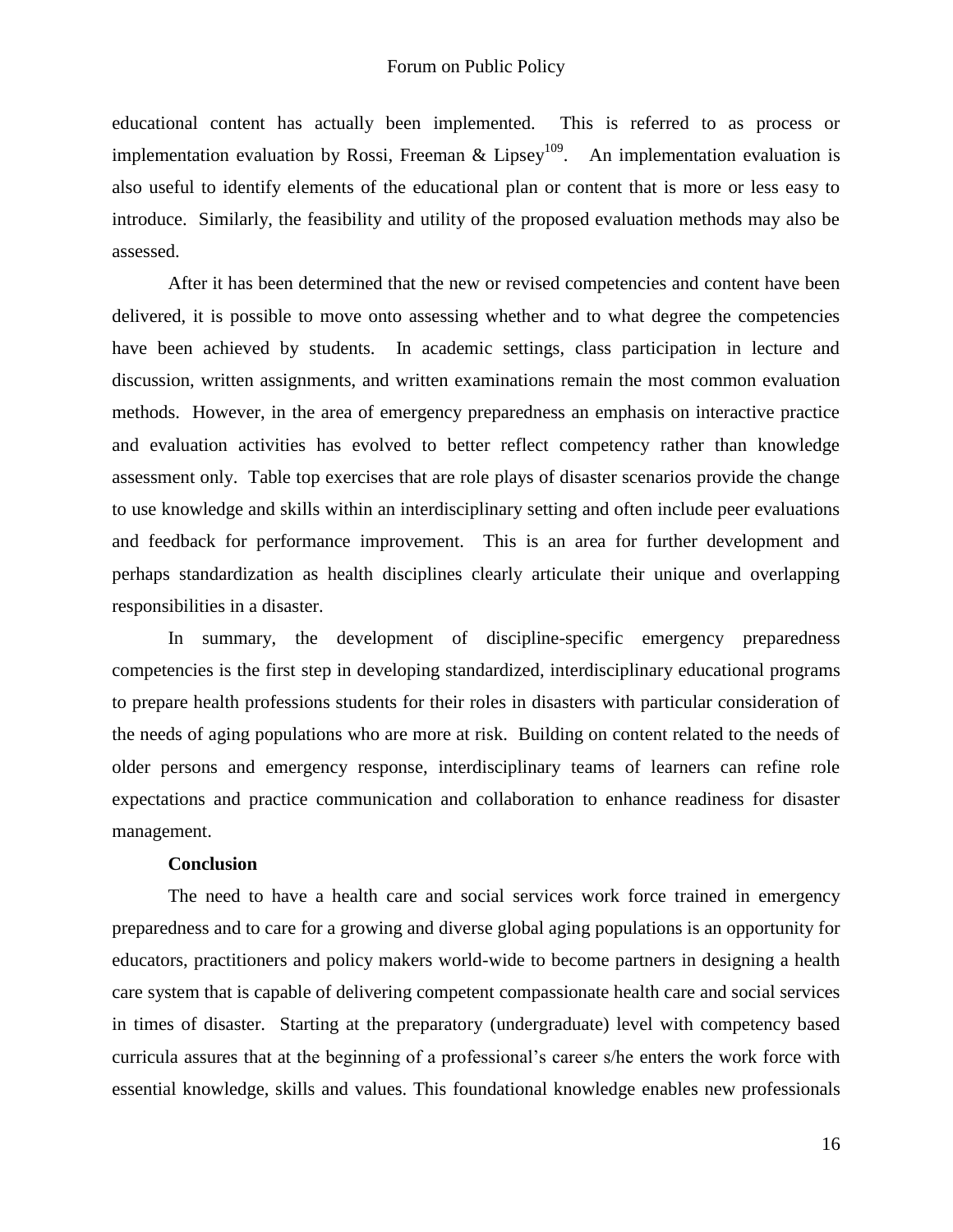the ability to implement care and community resources grounded in a common language and with a repertoire of skills shared by their colleagues in other disciplines. At the graduate levels of masters and doctoral education, the use of competency based preparation provides the opportunity for exploring innovative program design, evaluation research and evidenced based practice across disciplines. Defining and building team relationships during the education process is likely to promote better team performance in real world situations. For healthcare and social policy makers such a curricular approach provides evidence that health care and social services are congruent and coherent in design and scope thus mitigating the vulnerability of older population while promoting their resiliency.

#### Notes

- 1. Veenema, Tener Goodwin. Disaster Nursing and Emergency Preparedness for chemical, biological, and radiological terrorism and other hazards.( New York, NY: Springer, 2003), p.4.
- 2. Petak, William J. & Arthur A. Atkisson, "Natural hazard losses in the United States: A public problem". Policy Studies Review, May (1985): 662-669.
- 3. Federal Emergency Management Administration. "2007 Federal Disaster Declaration". [http://www.fema.gov,](http://www.fema.gov/) Accessed 7/20/07.
- 4. "Earthquake Hazards- A National Threat". United States Geological Survey, [http://www.usgs.gov.](http://www.usgs.gov/) Accessed 7/20/07.
- 5. Ibid.
- 6. "Natural Hazard- A National Threat". 2007. United States Geological Survey, [http://www.usgs.gov.](http://www.usgs.gov/) Accessed 7/20/07
- 7. "Earthquake Hazards- A National Threat". 2007. United States Geological Survey, (2007). [http://www.usgs.gov,Accessed](http://www.usgs.gov,accessed/) . 7/20/07.
- 8. Klinenberg, Eric. Heat Wave. ( 2002), Chicago: University of Chicago Press, p.8.
- 9. Ibid., p.9.
- 10. Langer, Nieli. "Natural disasters that reveal cracks in our social foundation". Educational Gerontology, (2004), Vol. 30:275-285.
- 11. Centers for Disease Control and Prevention. "Why are pandemics such dreaded events". Centers for Disease Control and Prevention, (2007)[. http://www.pandemicflu.gov.](http://www.pandemicflu.gov/) Accessed 7/21/07
- 12. Alexander, David. "Globalization of disaster: Trends, problems and dilemmas". Journal of International Affairs, (2006), Spring/Summer:1-21.
- 13. Ibid.
- 14. Fox News. "London police foil major terror plot". Fox News, (2007). [www.foxnews.com/wires/2007Jun30/0,4](http://www.foxnews.com/wires/2007Jun30/0,4) . Accessed 7/21/07
- 15. British Broadcasting Company. "London Attacks", British Broadcasting Company, (2005). [http://news.bbc.co.uk,](http://news.bbc.co.uk/). Accessed 7/21/07.
- 16. Department of Homeland Security, [http://www.dhs.gov.](http://www.dhs.gov/) Accessed7/21/07.
- 17. Fox News. "London police foil major terror plot". Fox News, (2007). [www.foxnews.com/wires/2007Jun30/0,4](http://www.foxnews.com/wires/2007Jun30/0,4) . Accessed 7/21/07
- 18. British Broadcasting Company. "Egypt Timeline" ., British Broadcasting Company, (2007). [http://news.bbc.co.uk.](http://news.bbc.co.uk/) Accessed July 21/2007.
- 19. Department of Homeland Security, [http://www.dhs.gov.](http://www.dhs.gov/) Accessed 7/21/07.
- 20. Al Jazeera. "World leaders condemn Dahab blast". (April 25, 2006). english.aljazeera.net/NR/exeres/1B7E3152-4207-4249-8EC8-AC5A1E65C2B6.htm. Accessed 7/21/07.
- 21. Fox News. "Mohammed confessed to many terror plots". (March 15, 2007). www.foxnews.com/wires/2007Mar15/0,4 Accessed 7/21/07.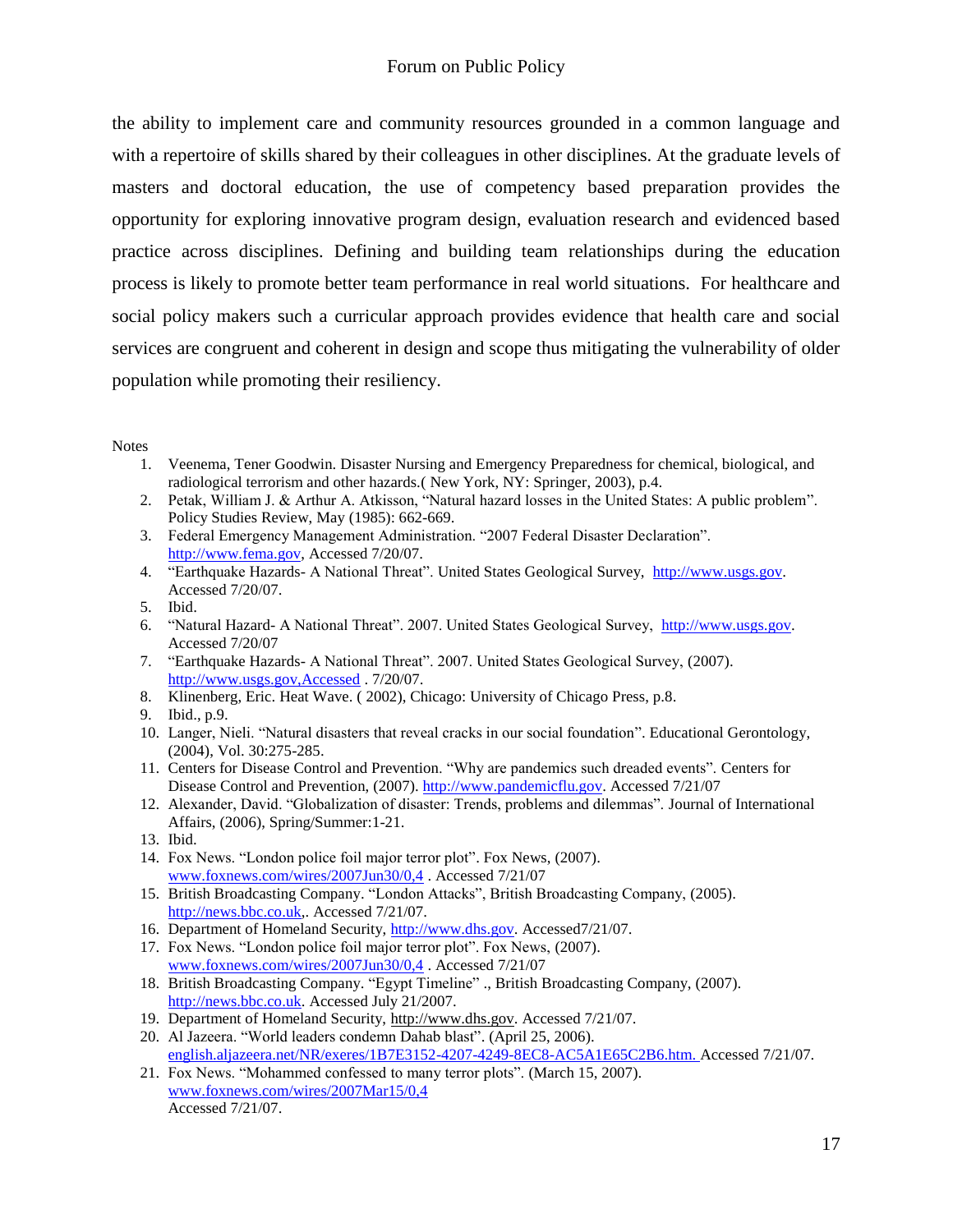- 22. British Broadcasting Company. "New York World Trade Tower Bombing".British Broadcasting Company, (1993)[. http://news.bbc.co.uk.](http://news.bbc.co.uk/) Accessed 7/21/07.
- 23. Department of Homeland Security, [http://www.dhs.gov.](http://www.dhs.gov/) Accessed7/21/07.
- 24. Wike, Richard & Nilanthi Samaranyake. "Where terrorism finds support in the Muslim world". Pew Research Center Publications. [http://pewresearch.org/pubs/26/where-terrorism-finds-support-in-the](http://pewresearch.org/pubs/26/where-terrorism-finds-support-in-the-muslim-world)[muslim-world.](http://pewresearch.org/pubs/26/where-terrorism-finds-support-in-the-muslim-world) Accessed 7/21/07.
- 25. Kohut, Andrew. (2005). "Arab and Muslim perceptions of the United States." Pew Research Center Publications. [http://pewresearch/org/pubs/6/arab-and-muslim-perceptions-of-the-united-states.](http://pewresearch/org/pubs/6/arab-and-muslim-perceptions-of-the-united-states) Accessed 7/15/07
- 26. Wike, Richard & Nilanthi Samaranyake. "Where terrorism finds support in the Muslim world". Pew Research Center Publications. [http://pewresearch.org/pubs/26/where-terrorism-finds-support-in-the](http://pewresearch.org/pubs/26/where-terrorism-finds-support-in-the-muslim-world)[muslim-world.](http://pewresearch.org/pubs/26/where-terrorism-finds-support-in-the-muslim-world) Accessed 7/21/07.
- 27. Ibid.
- 28. Kohut, Andrew. (2005). "Arab and Muslim perceptions of the United States." Pew Research Center Publications. [http://pewresearch/org/pubs/6/arab-and-muslim-perceptions-of-the-united-states.](http://pewresearch/org/pubs/6/arab-and-muslim-perceptions-of-the-united-states) Accessed 7/15/07
- 29. Stone, George W. Raging Forces Life on a Violent Planet. (2007), Washington, DC: National Geographic Association
- 30. Alexander, David. "Globalization of disaster: Trends, problems and dilemmas". Journal of International Affairs, (2006), Spring/Summer:1-21.
- 31. World Fact Book.( 2007). [http://www.cia.gov/librabry/publications/the\\_world\\_factbook/print/xx.html.](http://www.cia.gov/librabry/publications/the_world_factbook/print/xx.html.%20Accessed%206/26/07)  [Accessed 6/26/07.](http://www.cia.gov/librabry/publications/the_world_factbook/print/xx.html.%20Accessed%206/26/07)
- 32. United Nations Statistic Division. "Demographics and Social Statistics: Demographics and social conditions". (2007). [http://unstats.un.org.](http://unstats.un.org/) Accessed 6/26/07
- 33. World Health Organization. "Aging and life course". (2007). World Health Organization. [www.who.int/hpr/agring/index.htm. Accessed 6/26007.](http://www.who.int/hpr/agring/index.htm.%20Accessed%206/26007)
- 34. Kaneda.T. "A critical window for policymaking on population aging in developing countries: Trend of population aging". (2006). [http://www.prb.org/Articles.](http://www.prb.org/Articles) Accessed 6/26/07.
- 35. U.S. Census Bureau. "Dramatic changes in ageing: Highlighted in new census". (2007). [http://www.census.gov](http://www.census.gov/) . Accessed 6/27/07.
- 36. Ibid.
- 37. Smith, D. "The older population in the United States: March 2003." (2003). U.S. Census [http://www.census.gov.](http://www.census.gov/) Accessed 6/27/07.
- 38. Hillier, Susan M. & Georgia M. Barrow. Aging, the Individual, and Society. 8<sup>th</sup> edition, (2007), Belmont, CA: Thomson Wadsworth: 343.
- 39. Mjoseth, J. "Federal forum reports Americans aging well but gaps remain". (2004). U.S. Census [http://www.census.gov.](http://www.census.gov/) Accessed 6/27/07.
- 40. Smith, D. "The older population in the United States: March 2003." (2003). U.S. Census [http://www.census.gov.](http://www.census.gov/) Accessed 6/27/07.
- 41. U.S. Census Bureau. "Dramatic changes in ageing: Highlighted in new census". (2007). [http://www.census.gov](http://www.census.gov/) . Accessed 6/27/07.
- 42. Langer, Nieli. "Natural disasters that reveal cracks in our social foundation". Educational Gerontology (2004), Vol. 30:275-285.
- 43. Hillier, Susan M. & Georgia M. Barrow. Aging, the Individual, and Society. 8<sup>th</sup> edition, (2007) Belmont. CA: Thomson Wadsworth: 162
- 44. Ibid.,p.16
- 45. Chartbook 2004 [www.agingstats.gov/chartbook2004/forum%202004%20Americans%20press%20release.pdf.](http://www.agingstats.gov/chartbook2004/forum%202004%20Americans%20press%20release.pdf) Accessed 6/26/07.
- 46. Smith, D. "The older population in the United States: March 2003." (2003). U.S. Census [http://www.census.gov.](http://www.census.gov/) Accessed 6/27/07.
- 47. Chamie, J. "Population growth" Yale Global On-line.(2004). [http://yaleglobal.com](http://yaleglobal.com/) . Accessed 6/26/07.
- 48. Kaneda, T. "A critical window for policymaking on population aging in developing countries: Trend of population aging". (2006). [http://www.prb.org/Articles.](http://www.prb.org/Articles) Accessed 6/26/07.
- 49. Chamie, J. "Population growth" Yale Global On-line. (2004). [http://yaleglobal.com](http://yaleglobal.com/). Accessed 6/26/07.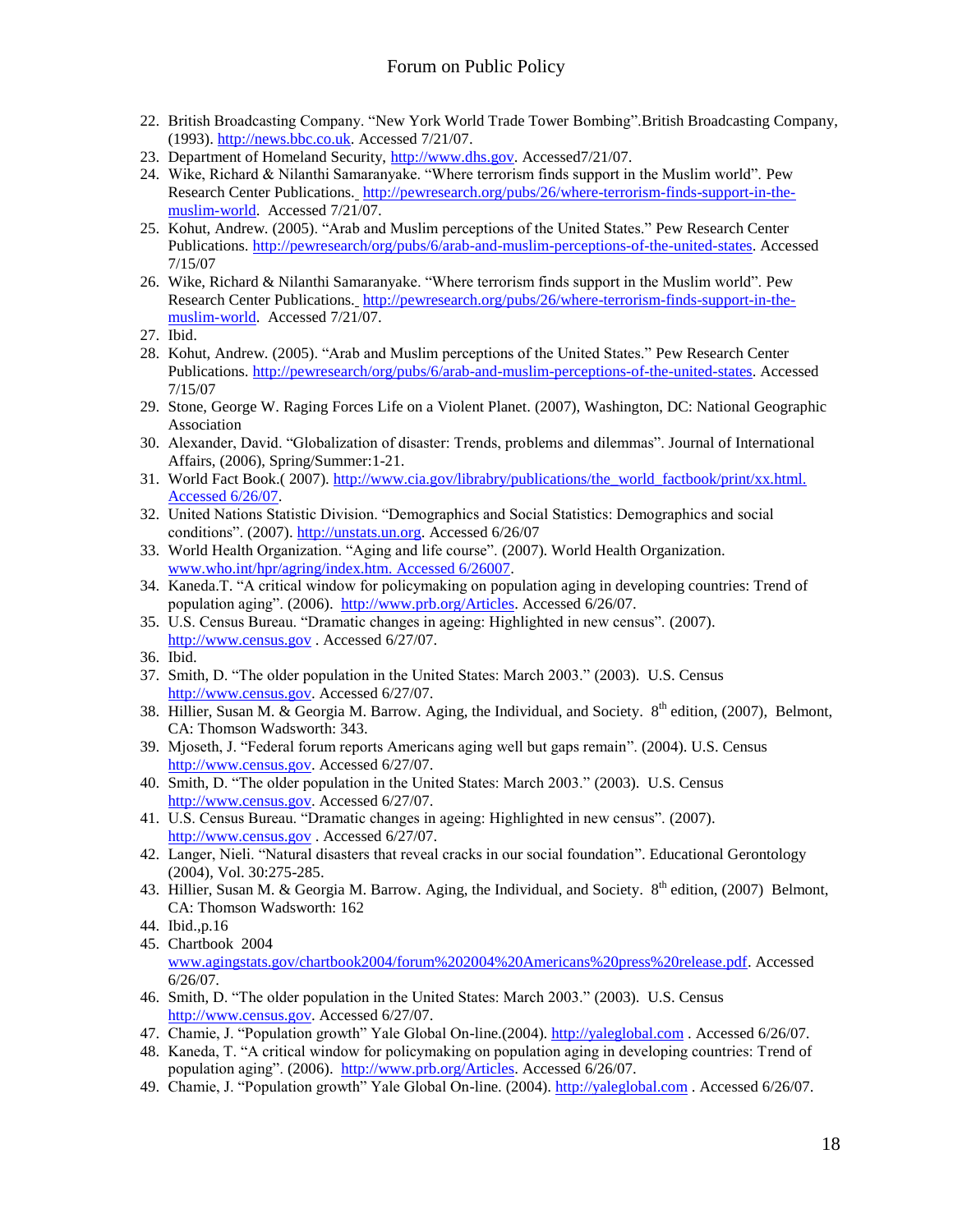- 50. Hillier, Susan M. & Georgia M. Barrow. Aging, the Individual, and Society. 8<sup>th</sup> edition, (2007). Belmont, CA: Thomson Wadsworth.:17
- 51. Chung, Man Cheung, Julie Werrett, Yvette Easthope & Steven Farmer. "Coping with post-traumatic stress: Young, middle-aged and elderly comparisons." International Journal of Geriatric Psychiatry, (2004), Vol.19: 333-343.
- 52. Kailes, June I. & Alexendra Enders. "Moving beyond "special needs." Journal of Disability Policy Studies, (2007), April:230-237.
- 53. Ibid.,230.
- 54. Aldrich, Nancy & William F. Benson. CDC"S Disaster Planning Goal": Protect Vulnerable Older Adults, (n.d.) [http://www.cdc.gov/aging/pdf/disaster\\_planning\\_goal.pdf . Accessed 6/26/07.](http://www.cdc.gov/aging/pdf/disaster_planning_goal.pdf%20.%20Accessed%206/26/07)
- 55. Fernandez, Lauren S., Deana Byard, Chien-Chi Lin, Samuel Benson, & Joseph A. Barbera. "Frail elderly as disaster victims: Emergency management strategies." Pre-hospital and Disaster Medicine, (2002), April-June,:67-74,
- 56. Ibid.
- 57. Perry, Ronald W. & Michael K. Lindell, "Aged citizens in the warning phase of disasters: Re-examining the evidence". International Journal of Aging and Human Development, (1997), Vol.44 (4): 257-267.
- 58. Rosenkoetter, Marlene M., Eleanor K. Covan, Brenda K. Cobb, Sheila Bunting & Martin Weinrich. "Perceptions of older adults regarding evacuations in the event of a natural disaster". Public Health Nursing, (2007), Vol.24(2),: 160-168.
- 59. Phifer, James F., Krzysztof Z. Kaniasty & Fran H. Norris. " The impact of natural disaster on te health of older adults: A multiwave prospective study". Journal of Health and Social Behavior, (1988), March: 65-78.
- 60. Dewarja, Ratnin & Noriyuki Kawamura. "Trauma intensity and posttraumatic stress: Implications of the tsunami experience in Sri Lanka for the management of future disasters". International Congress Series, (2006), March: 69-73.
- 61. Phifer, James F. & Fran H. Norris. "Psychological symptoms in older adults following natural disaster: Nature, timing, duration and course". Journal of Gerontology, (1989), Vol. 44(6): S207-217.
- 62. Tichehurst, James F., Vaughn J. Carr & Terry J. Lewin. "The psychological impact of an earthquake on the elderly. International Journal of Geriatric Psychology, (1996), November :943-951.
- 63. Salerno, Judith A. & Catherine Nagy, "Terrorism and aging". Journal of Gerontology, (2002): 57A(9), M552-554.
- 64. Bolin, Robert & Daniel J, Klenow. "Older people in disaster: A comparison of Black and White victims". International Journal of Aging and Human Development, (1988), Vol. 26(1):40-43.
- 65. Klinenberg, Eric. Heat Wave. (2002), Chicago: University of Chicago Press. p.48.
- 66. Thomas, Norma D. & Hussein Soliman. "Preventable tragedies: Heat disaster and the elderly". Gerontological Social Work. (2002), Vol. 38(4):53-66.
- 67. Klinenberg, Eric. Heat Wave. (2002), Chicago: University of Chicago Press. p.48.
- 68. Morrow, Betty H. "Identifying and mapping community vulnerability". Disasters, (1999), Vol. 23(1), 1-18.
- 69. Fernandez, Lauren S., Deana Byard, Chien-Chi Lin, Samuel Benson, & Joseph A. Barbera. "Frail elderly as disaster victims: Emergency management strategies." Pre-hospital and Disaster Medicine, (2002), April-June,:70,
- 70. Aldrich, Nancy & William F. Benson. CDC"S Disaster Planning Goal": Protect Vulnerable Older Adults. (n.d.) [http://www.cdc.gov/aging/pdf/disaster\\_planning\\_goal.pdf . Accessed 6/26/07.](http://www.cdc.gov/aging/pdf/disaster_planning_goal.pdf%20.%20Accessed%206/26/07)
- 71. Langer, Nieli. "Natural disasters that reveal cracks in our social foundation". Educational Gerontology (2004), Vol. 30:275-285.
- 72. Bolin, Robert & Daniel J. Klenow. "Response of the elderly to disaster: An age-stratified analysis", International Journal Aging and Human Development, (1983), Vol. 16(4): 294.
- 73. Weiler, Kay. "Natural disasters and the vulnerability of the elderly". Journal of Gerontological Nursing, (1994), February: 41.
- 74. Fernandez, Lauren S., Deana Byard, Chien-Chi Lin, Samuel Benson, & Joseph A. Barbera. "Frail elderly as disaster victims: Emergency management strategies." Pre-hospital and Disaster Medicine, (2002), April-June,:70,
- 75. Hooper, Pattijean & Kathleen Fearn-Banks. "Finding Milton Wright: How public relations disaster campaigns impact the elderly". Journal of Promotion Management, (2006), Vol. 12(3/4):154.
- 76. Kohn, Robert, Itzhak Levav, Irma D. Garcia, Miguel E. Machuca & Rita Tamashiro. "Prevalence, risk factors and aging vulnerability for psychology following a natural disaster in a developing country", International Journal of Geriatric Psychiatry, ( 2005), Vol. 20:840.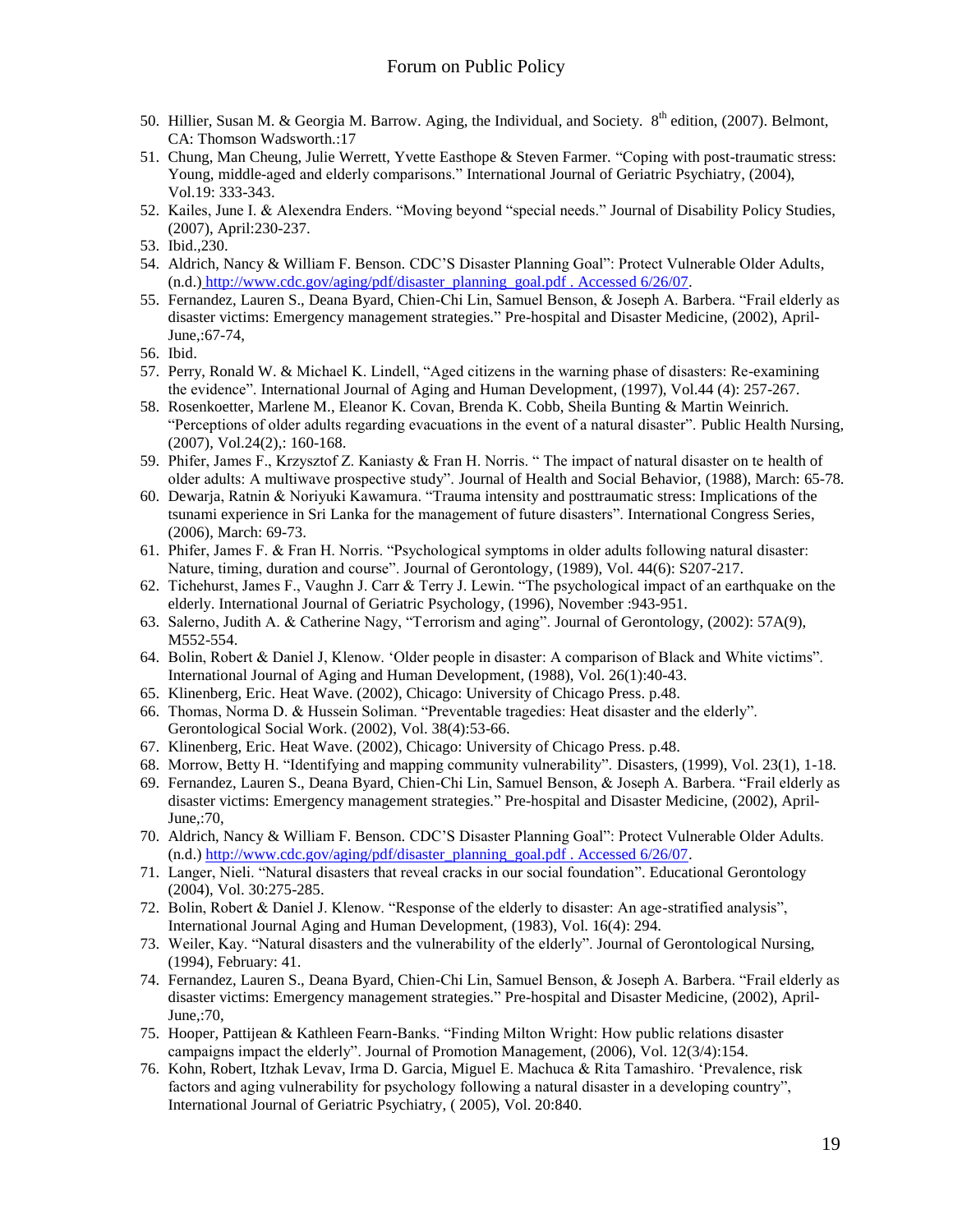- 77. Hillier, Susan M. & Georgia M. Barrow. Aging, the Individual, and Society. 8<sup>th</sup> edition, (2007), Belmont, CA: Thomson Wadsworth: 17.
- 78. Ibanez, Gladys E., Chad A. Buck, Nadya Khatchikian & Fran H. Norris. "Qualitative analysis of coping strategies among Mexican disaster survivors". Anxiety, Stress and Coping, (2004) March: 83.
- 79. Klinenberg, Eric. Heat Wave. (Chicago: University of Chicago Press. (2002), p.48.
- 80. Langer, Nieli. "Natural disasters that reveal cracks in our social foundation". Educational Gerontology (2004), Vol. 30:275-285.
- 81. Lamet, Anne & Janyce G. Dyer. "Risk and resilience: Reactions of elderly Jewish Holocaust survivors to current terrorist events." The Journal of Multicultural Nursing & Health, (2004), Winter: 73.
- 82. Chung, Irene. "The impact of the 9/11 attacks on the elderly in NYC Chinatown: Implications for culturally relevant services" Journal of Gerontological Social Work, (2004), Vol. 40(4):37-53.
- 83. Sanders, Sara, Stan L. Bowie & Yvonne Dias Bowie. "Lessons learned on forced relocation of older adults: The impact of Hurricane Andrew on health, mental health, and social support pf public housing residents". Journal of Gerontological Social Work, (2003), Vol. 40(4):32-33.
- 84. Christensen, Keith M., Martin E. Blair & Judith M. Holt. "The built environment, evacuations, and individuals with disabilities". Journal of Disability Policy Studies, (2007), April: 249-254.
- 85. Krisberg, Kim. "Emergency preparedness a challenge for older Americans". The Nation"s Health, (2007), April: 1+.
- 86. Krisberg, Kim. "Emergency planning often misses disability needs". The Nation"s Health, (2007), May: 8.
- 87. Krisberg, Kim. "Emergency preparedness a challenge for older Americans". The Nation"s Health, (2007), April: 1+.
- 88. Aldrich, Nancy & William F. Benson. CDC"S Disaster Planning Goal": Protect Vulnerable Older Adults. [http://www.cdc.gov/aging/pdf/disaster\\_planning\\_goal.pdf . Accessed 6/26/07.](http://www.cdc.gov/aging/pdf/disaster_planning_goal.pdf%20.%20Accessed%206/26/07)
- 89. Torgusen, Barbra L. & Jordan I. Kosberg. "Assisting older victims of disasters: Roles and responsibilities for Social Workers". Journal of Gerontological Social Work, (2006), Vol. 47(1/2):39-40.
- 90. Rooney, Catherine & Glen W. White. "Narrative analysis of a disaster and emergency response survey from persons with mobility impairments". Journal of Disability Policy Studies, (2007), April: 213
- 91. Fox, Michael H. & Jennifer L. Rowland. "Disaster preparedness and response for persons with mobility impairments", Journal of Disability Policy Studies, (2007), April: 203.
- 92. Malilay, Josephine. "Public health assessments in disaster settings: Recommendations for a multidisciplinary approach", Pre-hospital and Disaster Medicine, (2000), October – December: 171.
- 93. Fernandez, Lauren S., Deana Byard, Chien-Chi Lin, Samuel Benson, & Joseph A. Barbera. "Frail elderly as disaster victims: Emergency management strategies." Pre-hospital and Disaster Medicine, (2002), April-June: 73.
- 94. Rowland, Jennifer L., Glen W. White, Michael H. Fox & Catherine Rooney. "Emergency response training practices for people with disabilities." Journal of Disability Policy Studies, (2007), April: 218.
- 95. Johnson, Arleen et. al. "Bioterrorism and emergency preparedness in aging (BTEPA): HRSA-funded GEC collaboration for curricula and training". Gerontology & Geriatrics Education.(2006), Vol. 26(\$):67.
- 96. Ibid.
- 97. Aldrich, Nancy & William F. Benson. CDC"S Disaster Planning Goal": Protect Vulnerable Older Adults. (n.d.) [http://www.cdc.gov/aging/pdf/disaster\\_planning\\_goal.pdf . Accessed 6/26/07.](http://www.cdc.gov/aging/pdf/disaster_planning_goal.pdf%20.%20Accessed%206/26/07)
- 98. Clark, Philip G. "Toward a conceptual framework for developing interdisciplinary teams in Gerontology: Cognitive and ethical issues". Gerontological & Geriatrics Education, (1991), Vol. 12(1):91.
- 99. Gillespie, Patricia, Polly Fitz & Carol Gordon. "Interdisciplinary practice: An opportunity for leadership". J. Mathews (ed) Practice Issues in Physical Therapy: Current Patterns and Future Directions. (1989), Thorofare, NJ: Slack, 33.
- 100.Ibid., 33-38.
- 101.Clark, Philip G. "Toward a conceptual framework for developing interdisciplinary teams in Gerontology: Cognitive and ethical issues". Gerontological & Geriatrics Education,(1991), Vol. 12(1):89.
- 102.Lindeke, Linda L. & Ann M. Sieckert. "Nurse-Physician workplace collaboration". Online Journal of Issues in Nursing, (2005), Vol 10 No.1, Manuscript 4, [http://www.nursingworld.org/ojin/topic26/tpc\\_4.htm,](http://www.nursingworld.org/ojin/topic26/tpc_4.htm) Accessed June 26,2007
- 103.Cloonan, Patricia A., F. Daniel Davis & Caroline B. Burnett. "Interdisciplinary education in clinical ethics: A work in progress". Holistic Nursing Practice, (1999), 13(2):13.
- 104.Harsburgh, Margaret, Rain Lamdin & Emma Williamson. "Multiprofessional learning: The attitudes of medical, nursing and pharmacy students to shared learning." Medical Education, (2001), Vol.35:83.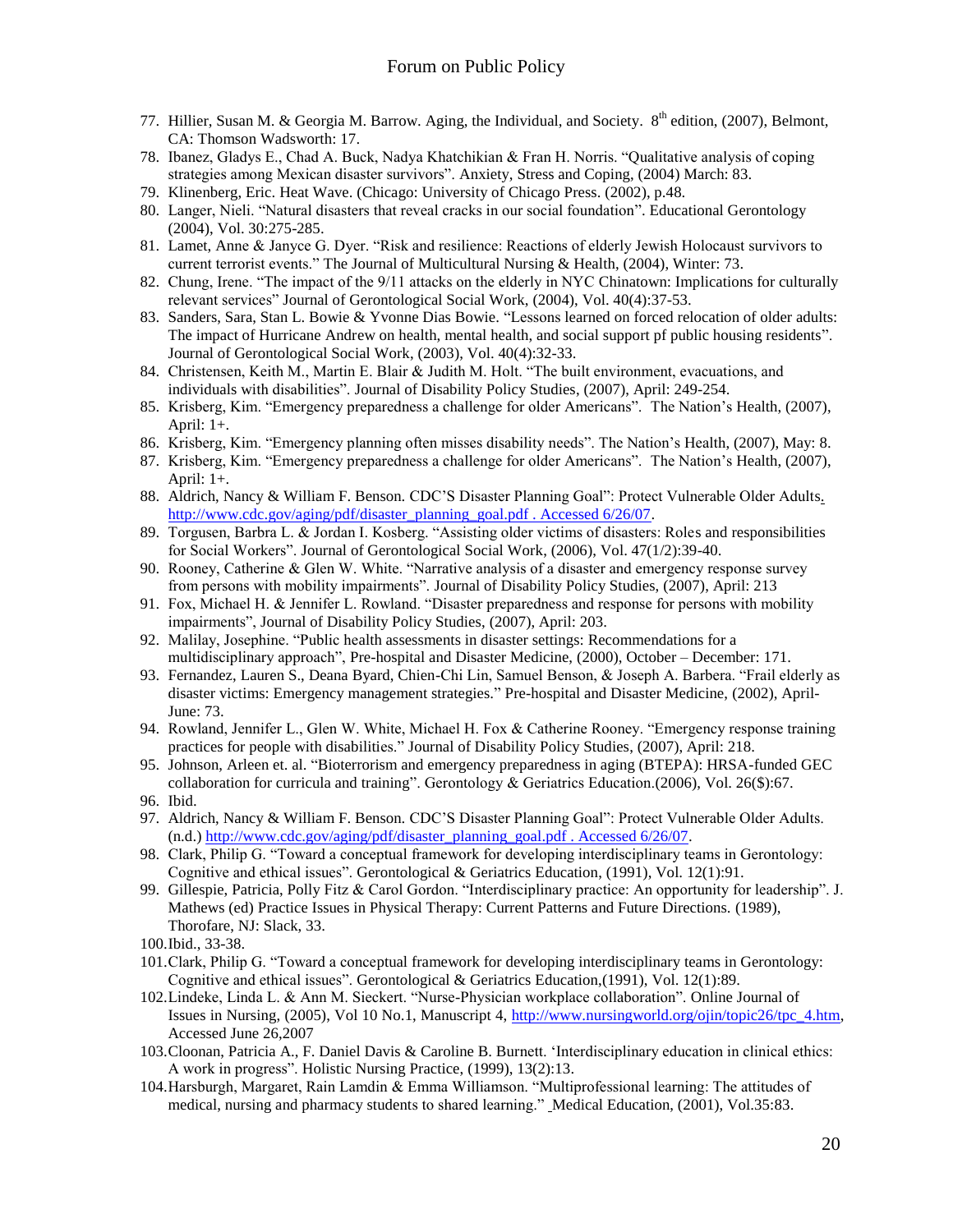- 105.Sternas, Kathleen A., Patricia O"Hare, Karen Lehman & Renee Milligan. "Nursing and medical student teaming for service learning in partnership with the community: An emerging holistic model for interdisciplinary education and practice." Holistic Nursing Practice, (1999), Vol.13(2):882.
- 106.Weiner, Elizabeth. "Preparing nurses internationally for emergency planning and response." Online Journal of Issues in Nursing, (January 1, 2006) , #10913734, , Vol. 11, Issue 3:12.
- 107.Columbia University School of Nursing, Centers for Disease Control and Prevention, & Association of Teachers of Preventive Medicine (2002). Bioterrorism & emergency readiness: Competencies for all public health workers. Retrieved May 3, 2006, from: [http://cpmcnet.columbia.edu/dept/nursing/research/ResCenters/chphsr/publ.](http://cpmcnet.columbia.edu/dept/nursing/research/ResCenters/chphsr/publ)
- 108.International Nursing Coalition for Mass Casualty Education (n.d.). INCMCE. (2003). Educational competencies for registered nurses responding to mass casualty incidents. Retrieved May 3, 2006 from [www.incmce.org/competenciespage.html](http://www.incmce.org/competenciespage.html)
- 109. Rossi P. Henry, Howard E. Freeman & Mark W. Lipsey . (1999). Evaluation: A systematic approach, 6<sup>th</sup> ed. Thousand Oaks, CA, Sage Publications.

#### **Reference List**

- Al Jazeera. "World leaders condemn Dahab blast". english.aljazeera.net/NR/exeres/1B7E3152-4207-4249-8EC8- AC5A1E65C2B6.htm. , April 25, 2006. Accessed 7/21/07.
- Aldrich, Nancy & William F. Benson. *CDC'S Disaster Planning Goal": Protect Vulnerable Older Adults.* [http://www.cdc.gov/aging/pdf/disaster\\_planning\\_goal.pdf](http://www.cdc.gov/aging/pdf/disaster_planning_goal.pdf) . n.d., Accessed 6/20/07.
- Alexander, David. "Globalization of disaster: Trends, problems and dilemmas". *Journal of International Affairs,* Spring/Summer, 1-21, 2006,.
- Blaikie, P. Kates, R. & White,G. *At risk: Natural hazards, people's vulnerability & disasters*. New York: Routledge. 1994
- Bolin, Robert & Daniel J, Klenow. "Older people in disaster: A comparison of Black and White victims". *International Journal of Aging and Human Development* , Vol. 26(1), 29-43, 1988.
- Bolin, Robert & Daniel J. Klenow. "Response of the elderly to disaster: An age-stratified analysis", *International Journal Aging and Human Developmen*t, Vol. 16(4), 283-296, 1983.
- British Broadcasting Company. " New York World Trade Tower bombing", British Broadcasting Company, [http://news.bbc.co.uk,](http://news.bbc.co.uk/) 1993, Accessed 6/20/07.
- British Broadcasting Company. "Egypt Timeline", British Broadcasting Company[, http://news.bbc.co.uk,](http://news.bbc.co.uk/) 2007, Accessed 6/20/07.
- British Broadcasting Company. "London Attacks", British Broadcasting Company, [http://news.bbc.co.uk.](http://news.bbc.co.uk/) 2005 Accessed 6/20/07 Bureau Current Population Reports[. www.census.gov/prod/2003pubs/p\\_20-546.pdf.](http://www.census.gov/prod/2003pubs/p_20-546.pdf) , n.d., Accessed 6/20/07.
- Centers for Disease Control and Prevention. "Why are pandemics such dreaded events". Centers for Disease Control and Prevention,[. http://www.pandemicflu.gov.](http://www.pandemicflu.gov/) 2007, Accessed 6/20/07.

Chamie, J. "Population growth" Yale Global On-line. 2004. [http://yaleglobal.com.](http://yaleglobal.com/) 2004, Accessed 6/20/07.

- Chartbook 2004 *[www.agingstats.gov/chartbook2004/forum%202004%20Americans%20press%20release.pdf.](http://www.agingstats.gov/chartbook2004/forum%202004%20Americans%20press%20release.pdf) . 2004, Accessed 6/20/07*
- Christensen, Keith M., Martin E. Blair & Judith M. Holt. "The built environment, evacuations, and individuals with disabilities". *Journal of Disability Policy Studies*, April, 249-254, 2007.
- Chung, Irene. "The impact of the 9/11 attacks on the elderly in NYC Chinatown: Implications for culturally relevant services" *Journal of Gerontological Social Work*, 40(4), 37-53, 2004.
- Chung, Man Cheung, Julie Werrett, Yvette Easthope & Steven Farmer. "Coping with post-traumatic stress: Young, middle-aged and elderly comparisons.", *International Journal of Geriatric Psychiatry*, 19, 333-343, 2004.
- Claiborne, William. "Bombs explode at 2 US Embassies in Africa, scores dead". *Washington Post*, August 7, 1998, [http://www.washingtonpost.com](http://www.washingtonpost.com/)
- Clark, Philip G. "Toward a conceptual framework for developing interdisciplinary teams in Gerontology: Cognitive and ethical issues". *Gerontological & Geriatrics Education*,12(1), 79-95, 1991.
- Cloonan, Patricia A., F. Daniel Davis & Caroline B. Burnett. "Interdisciplinary education in clinical ethics: A work in progress". *Holistic Nursing Practice*, 13(2), 12-19, 1999.
- Columbia University School of Nursing, Centers for Disease Control and Prevention, & Association of Teachers of Preventive Medicine (2002). Bioterrorism & emergency readiness: Competencies for all public health workers. Accessed May 3, 2006, from[: http://cpmcnet.columbia.edu/dept/nursing/research/ResCenters/chphsr/publ](http://cpmcnet.columbia.edu/dept/nursing/research/ResCenters/chphsr/publ)

Department of Homeland Security[, http://www.dhs.gov](http://www.dhs.gov/)

Dewarja, Ratnin & Noriyuki Kawamura. " Trauma intensity and posttraumatic stress: Implications of the tsunami experience in Sri Lanka for the management of future disasters". *International Congress Series*, March, 69-73, 2006.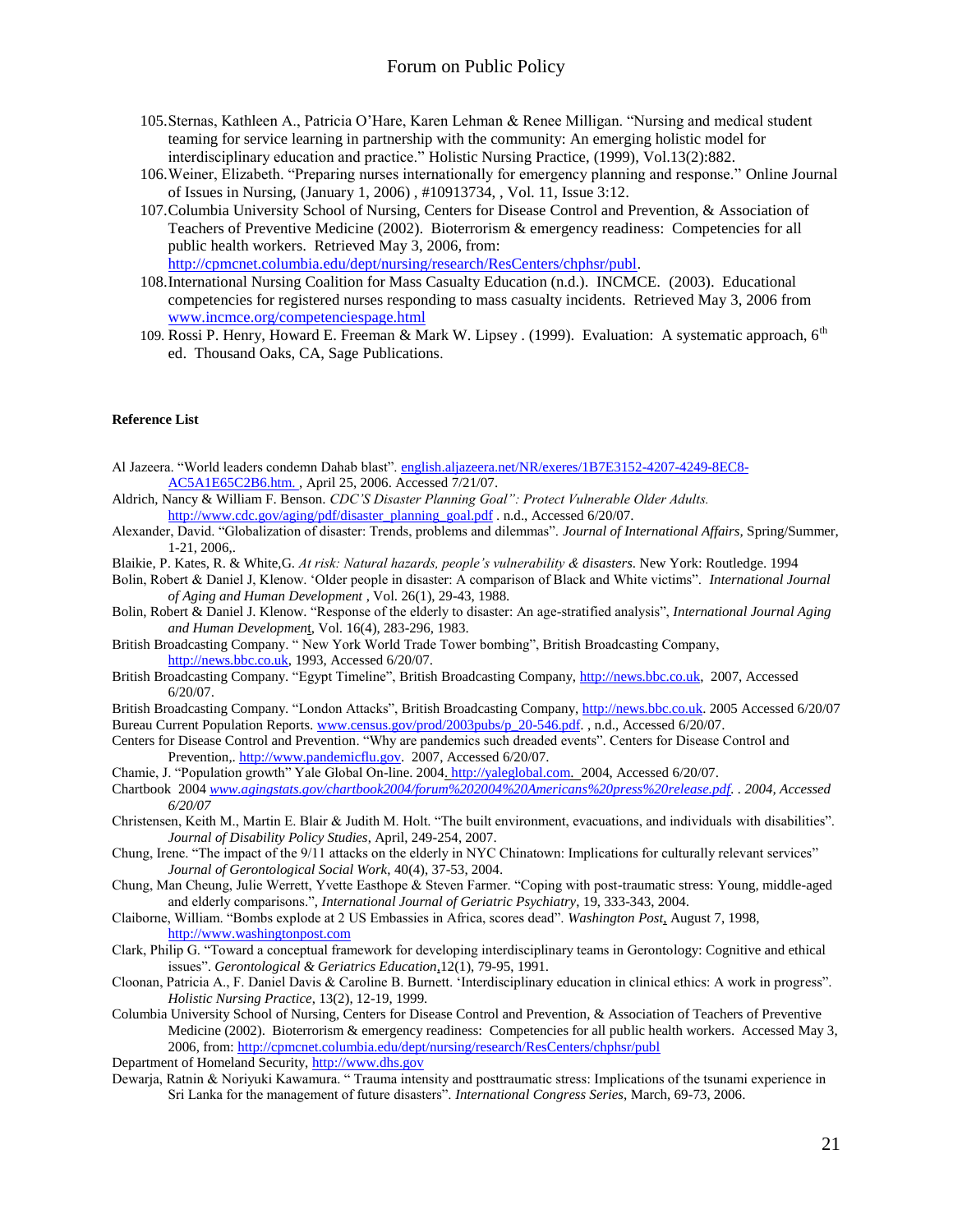- Environmental Protection Agency. "Climate change and Public Health". United States Environmental Protection Agency, [http://www.epa.gov/globalwarming,](http://www.epa.gov/globalwarming) n.d., Accessed 6/20/07.
- Federal Emergency Management Administration. "2007 Federal Disaster Declaration". 2007. [http://www.fema.gov,](http://www.fema.gov/) 2007, Accessed 6/28/07.
- Fernandez, Lauren S., Deana Byard, Chien-Chi Lin, Samuel Benson, & Joseph A. Barbera. "Frail elderly as disaster victims: Emergency management strategies. *Pre-hospital and Disaster Medicine,* April-June, 67-74. 2002.
- Fox News. "London police foil major terror plot". Fox News[, www.foxnews.com/wires/2007Jun30/0,4](http://www.foxnews.com/wires/2007Jun30/0,4) ,(2007). Accessed 7/21/07
- Fox News. "Mohammed confessed to many terror plots"... [www.foxnews.com/wires/2007Mar15/0,4,](http://www.foxnews.com/wires/2007Mar15/0,4) (March 15, 2007). Accessed 7/20/07.
- Fox, Michael H. & Jennifer L. Rowland. "Disaster preparedness and response for persons with mobility impairments*", Journal of Disability Policy Studies,* April, 196-205, 2007
- Gillespie, Patricia, Polly Fitz & Carol Gordon. "Interdisciplinary practice: An opportunity for leadership". J. Mathews (ed) *Practice Issues in Physical Therapy: Current Patterns and Future Directions.* Thorofare, NJ: Slack, 32-45, 1989.
- Harsburgh, Margaret, Rain Lamdin & Emma Williamson. "Multiprofessional learning: The attitudes of medical, nursing and pharmacy students to shared learning*." Medical Education*, 35, 876-883, 2001.
- Hillier, Susan M. & Georgia M. Barrow. *Aging, the Individual, and Society*. ( 8 th ed), Belmont, CA: Thomson Wadsworth., 2007. Hooper, Pattijean & Kathleen Fearn-Banks. "Finding Milton Wright: How public relations disaster campaigns impact the

elderly". *Journal of Promotion Management*,, 12(3/4), 143-159, 2006.

- Ibanez, Gladys E., Chad A. Buck, Nadya Khatchikian & Fran H. Norris. "Qualitative analysis of coping strategies among Mexican disaster survivors". *Anxiety, Stress and Coping*, 69-85, March 2004.
- International Nursing Coalition for Mass Casualty Education. INCMCE. (Educational competencies for registered nurses responding to mass casualty incidents. 2003, Accessed May 3, 2006 from [www.incmce.org/competenciespage.html](http://www.incmce.org/competenciespage.html)
- Johnson, Arleen, Judith L. Howe, Melen R. McBride, Barbara Palmisano, Elyse A. Perweiler, Robert E. Roush Jr., Margaret Sanders, Andrea Sherman, Nina Turmosa & Joan Weiss. "Bioterrorism and emergency preparedness in Aging (BTEPA): HRSA-funded GEC collaboration for curricula and training". *Gerontology & Geriatrics*, Vol.26(4):63-86, 2006.
- Kailes, June I. & Alexendra Enders. "Moving beyond "special needs." *Journal of Disability Policy Studies*, April, 230-237, 2007.
- Kaneda, T. "A critical window for policymaking on population aging in developing countries: Trend of population aging". [http://www.prb.org/Articles,](http://www.prb.org/Articles) 2006, Accessed 6/21/7.
- Klinenberg, Eric. *Heat Wave*. Chicago: University of Chicago Press, 2002.
- Kohn, Robert, Itzhak Levav, Irma D. Garcia, Miguel E. Machuca & Rita Tamashiro. "Prevalence, risk factors and aging vulnerability for psychology following a natural disaster in a developing country", *International Journal of Geriatric Psychiatry,* Vol. 20, 835-841, 2005.
- Kohut, Andrew. "Arab and Muslim perceptions of the United States." *Pew Research Center Publications*, [http://pewresearch/org/pubs/6/arab-and-muslim-perceptions-of-the-united-states. 2005,](http://pewresearch/org/pubs/6/arab-and-muslim-perceptions-of-the-united-states.%202005) Accessed 7/25/07.
- Krisberg, Kim. "Emergency planning often misses disability needs". *The Nation's Health* , 8, May, 8, 2007.
- Krisberg, Kim. "Emergency preparedness a challenge for older Americans". *The Nation's Health*, April, 1+, 2007.
- Lamet, Anne & Janyce G. Dyer. "Risk and resilience: Reactions of elderly Jewish Holocaust survivors to current terrorist events." *The Journal of Multicultural Nursing & Health*, Winter, 66-76, 2004.
- Langer, Nieli. "Natural disasters that reveal cracks in our social foundation. *Educational Gerontology*, Vol. 30, 275-285, 2004.
- Lindeke, Linda L. & Ann M. Sieckert. "Nurse-Physician workplace collaboration". *Online Journal of Issues in Nursing*, 2005, Vol #10 No#1, Manuscript 4, [http://www.nursingworld.org/ojin/topic26/tpc\\_4.htm.](http://www.nursingworld.org/ojin/topic26/tpc_4.htm)
- Malilay, Josephine. "Public health assessments in disaster settings: Recommendations for a multidisciplinary approach", *Prehospital and Disaster Medicine*. October – December, 162-172, 2000.
- Mjoseth, J. "Federal forum reports Americans aging well but gaps remain*.*" U.S. Censu[s http://www.census.gov.,](http://www.census.gov/) 2004 Accessed 6/27/07.
- Morrow, Betty H. "Identifying and mapping community vulnerability". *Disasters,* Vol*.* 23(1), 1-18, 1999.
- Perry, Ronald W. & Michael K. Lindell, "Aged citizens in the warning phase of disasters: Re-examining the evidence". *International Journal of Aging and Human Development*, Vol. 44(4), 257-267, 1997.
- Petak, William J. & Arthur A. Atkisson, "Natural hazard losses in the United States: A public problem". *Policy Studies Review,*  662-669, May 1985.
- Phifer, James F. & Fran H. Norris. "Psychological symptoms in older adults following natural disaster: Nature, timing, duration and course". *Journal of Gerontology*, Vol. 44(6), S207-217, 1989.
- Phifer, James F., Krzysztof Z. Kaniasty & Fran H. Norris. " The impact of natural disaster on te health of older adults: A multiwave prospective study". Journal of Health and Social Behavior, 1988, March, 65-78.
- Richards, James. "The Blitz: Sorting the myth from reality". [http://www.bbc.co.uk-history](http://www.bbc.co.uk-history/) , Accessed 7/20/07.
- Rooney, Catherine & Glen W. White. "Narrative analysis of a disaster and emergency response survey from persons with mobility impairments". *Journal of Disability Policy Studies*, April, 206-215, 2007.
- Rosenkoetter, Marlene M., Eleanor K. Covan, Brenda K. Cobb, Sheila Bunting & Martin Weinrich. "Perceptions of older adults regarding evacuations in the event of a natural disaster". *Public Health Nursing*, Vol. 24(2), 160-168, 2007.